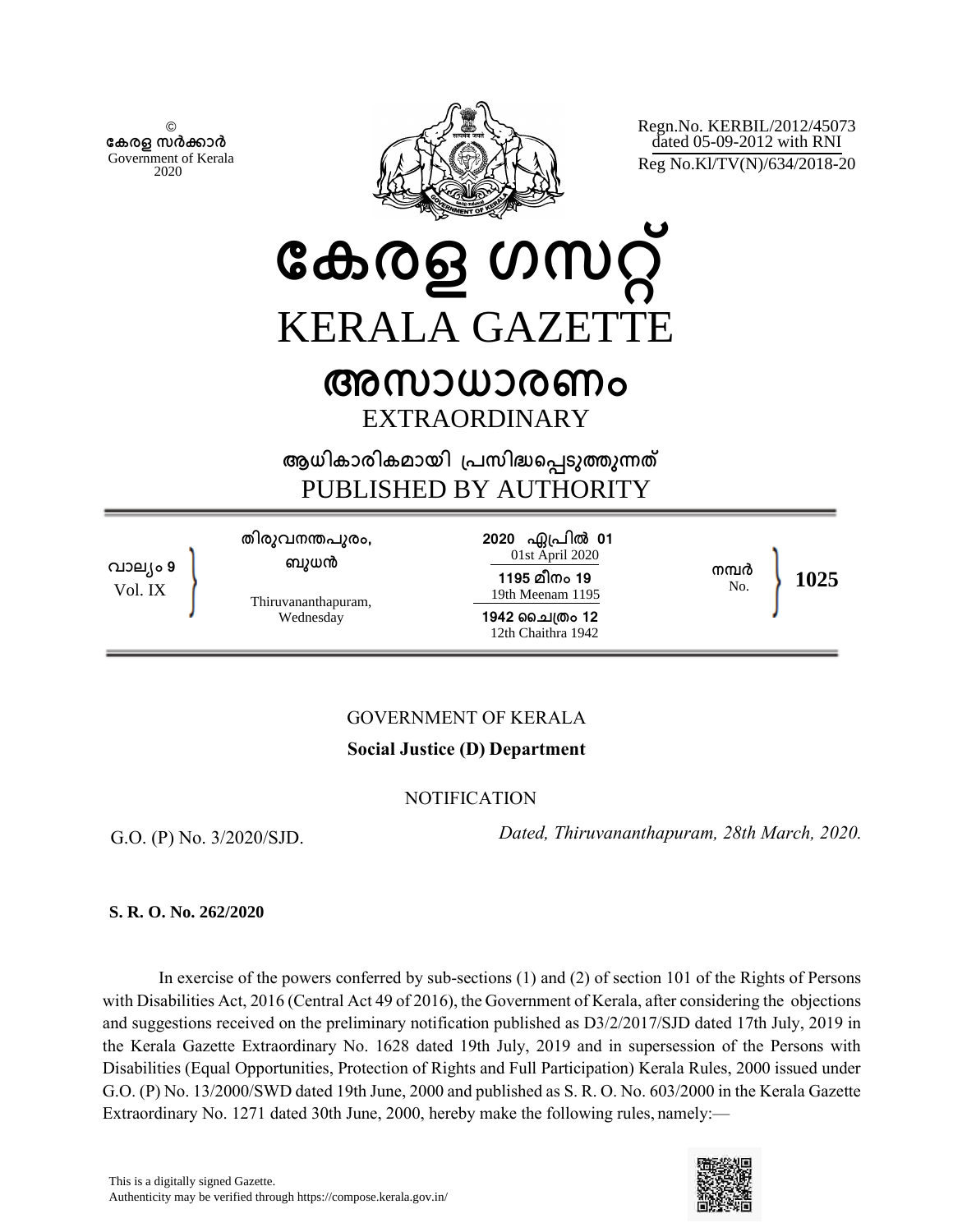#### **RULES**

#### CHAPTER I

#### PRELIMINARY

1. *Short title and commencement***.**—(1) These rules may be called the Rights of Persons with Disabilities (Kerala) Rules, 2020.

(2) They shall come in to force at once.

2. *Definitions*.—(1) In these rules, unless the context otherwise requires,—

(a) "Act" means the Rights of Persons with Disabilities Act, 2016 (Central Act 49 of 2016);

(b) "Certificate" means a certificate of disability issued under section 58 of the Act;

(c) "Form" means forms appended to these rules;

(d) "Government" means the Government of Kerala;

(2) The words and expressions used and not defined in the rules but defined in the Act shall unless the context otherwise requires have the meanings respectively assigned to them in the Act.

#### CHAPTER II

#### STATE COMMITTEE FOR RESEARCH ON DISABILITY

3. *State Committee for Research on Disability*.—(1) The Government shall, by notification in the Gazette, constitute a Committee to be called State Committee for Research on Disability at State level.

(2) The Committee shall consist of the following members, namely:—

(a) An eminent person having vast experience in the field of science and research and having minimum five years experience in the disability sector in any of the Government/ University/ Medical College with five publications in the UGC approved journals in the area of disability to be nominated by the Government and having age less than 70 (seventy) years- Chairperson;

(b) An officer not below the rank of Additional Director, Health Department or Medical Education Department nominated by Government—Member;

(c) Six experts one each representing disability management in physical, visual, speech language and hearing, Intellectual disabilities, mental behaviour, disabilities caused due to neurological disorders/ blood related disorders to be nominated by the Government—Members;

(d) Five persons with disabilities to be nominated by the Government from each of the five groups of specified disabilities in the Act where minimum two shall be women and one person shall be from the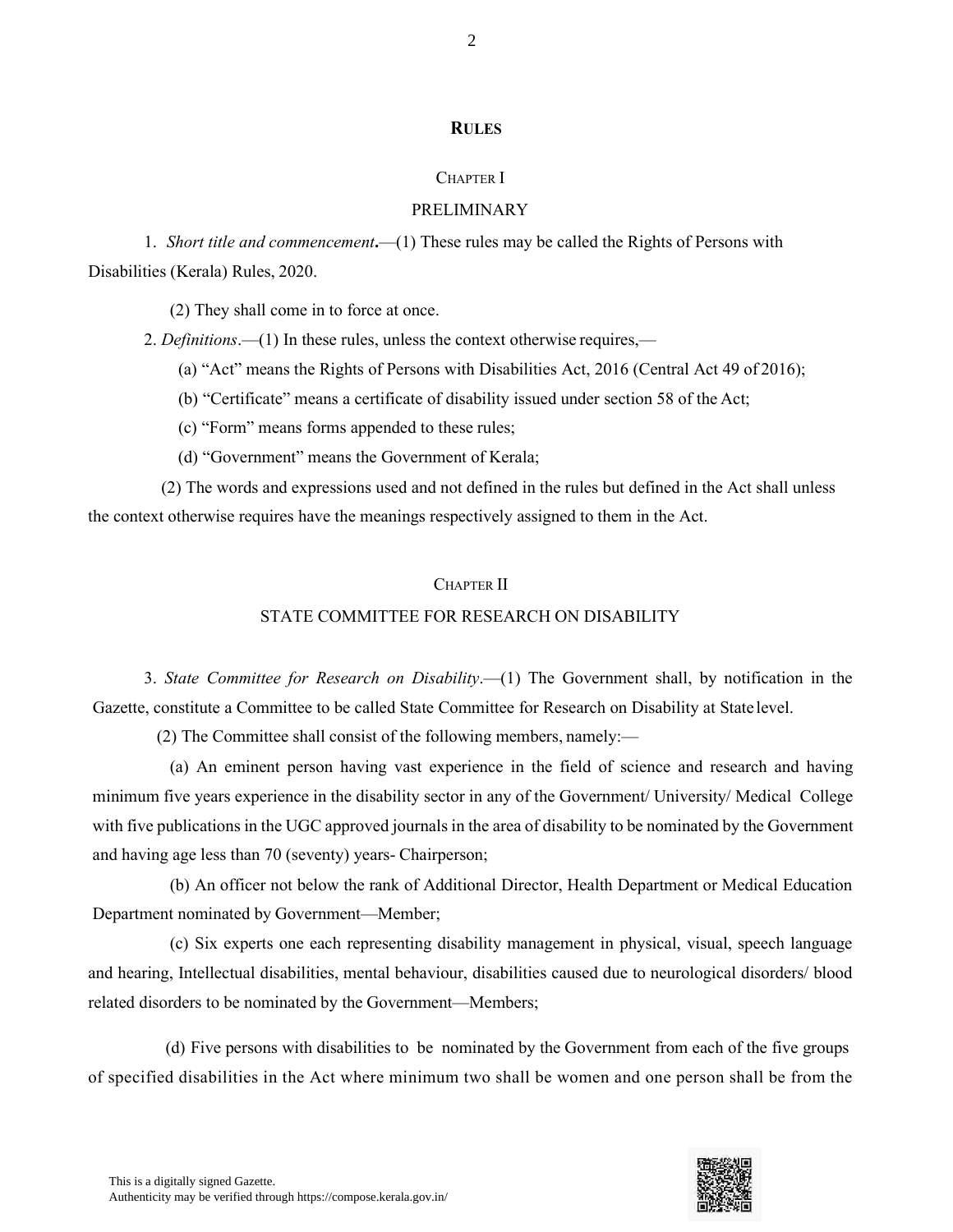Scheduled Caste/Scheduled Tribes—Members;

(e) Four persons representing registered organizations defined under clause (z) of section 2 of the Act to be nominated by the Government of which two shall be women and two shall be persons with disabilities—Members;

(f) Executive Director (Head of the Institution), NISH—Member;

(g) The Director, Social Justice Department—Member Secretary.

(3) The Chairperson shall invite any special expert as he deems fit as special invitee depending on the merit of the issues to be discussed in the Committee meeting.

(4) One half of the members shall constitute the quorum except special invitee.

(5) The nominated member shall hold office for a period of three years from the date on which he assumes office or attaining seventy years of age whichever is earlier and shall be eligible for re- nomination for not more than one term.

(6) Non-official members and special invitees shall be eligible for travelling allowance at the rate admissible to Class I officers of State Government and sitting fee fixed by the Government from time to time which shall not be less than  $\bar{\tau}$  1000 (Rupees one thousand only) per sitting.

(7) The Social Justice Department shall provide necessary support for conducting the meeting of the committee.

#### CHAPTER III

#### LIMITED GUARDIANSHIP

4. *Granting of limited guardianship*.—(1) The designated authority/Court before granting limited guardianship for a person with disability shall satisfy itself that such person is not in a position to take legally binding decision of his own. The designated authority on receiving the application should grant the limited guardianship within a period of three months considering that his/her best interests will be protected by the Limited Guardian so appointed.

(2) The District Collector shall act as the appellate authority and will be empowered to collect grievances if any regarding the appointed limited guardianship, on the decisions of the designated authority.

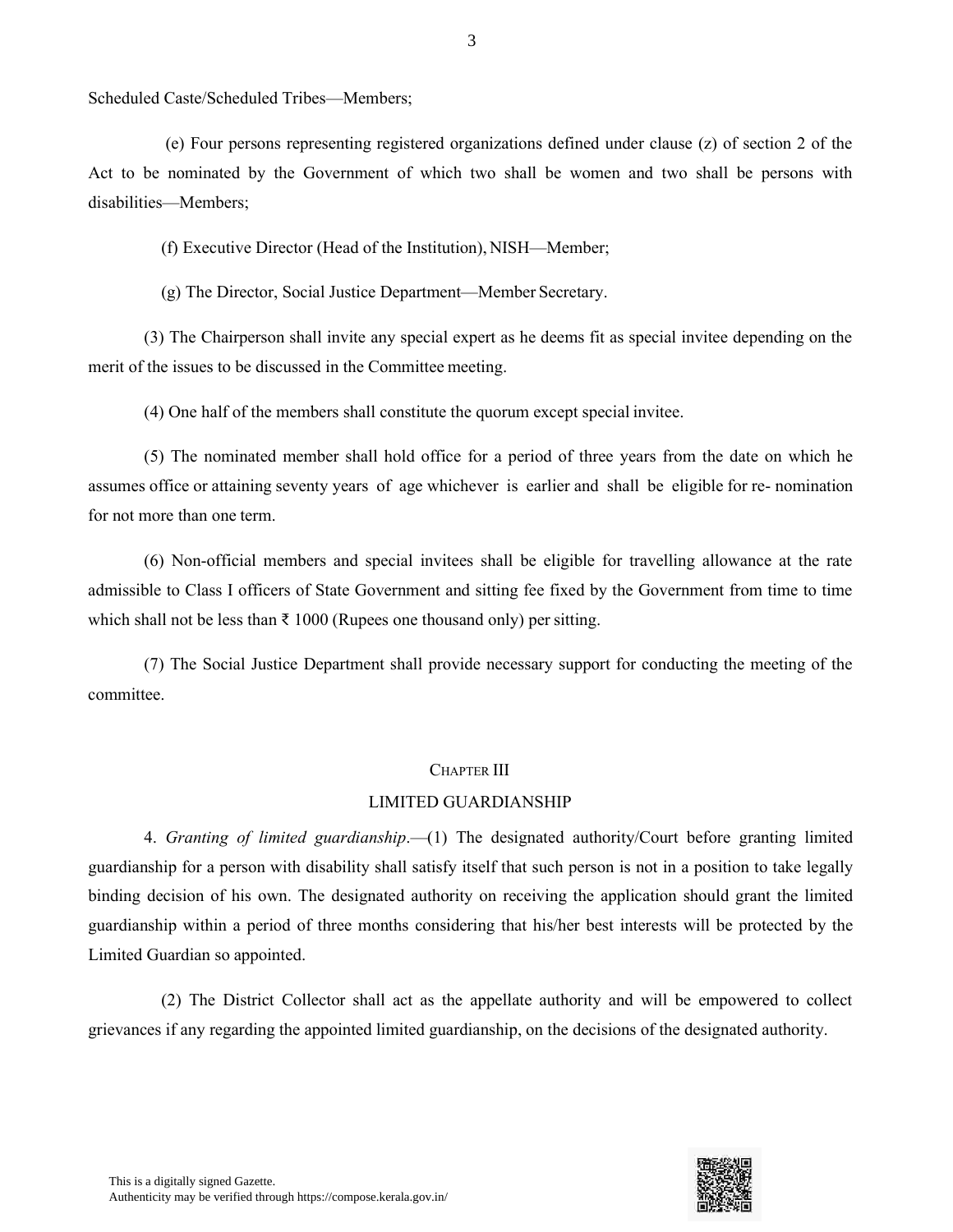5. *Who may apply for limited guardianship*.—(1) Person with Disability himself or parents or any relative of persons with disability shall make an application for the appointment of limited guardianship.

*Note*:—For the purpose of this rule "relative" means any person related to the person with disability by blood, marriage or adoption.

(2) An organisation registered under the provisions of the Act and these rules may make an application for the appointment of limited guardianship:

Provided that no such application shall be entertained by the District Court or designated Authority unless the consent of person with disability or the guardian of the person with disability has been obtained.

(3) In case of a person with disability in Government institution, the superintendent of the institution shall make an application for the appointment of limited guardianship.

6. *Who may be appointed as limited guardian*.—In the interest of the person with disability, any of their parents or siblings or their relative, or an organisation registered under the Act or these rules or any person proposed by the organisation registered under the Act or Superintendent of Government institution, in the case of a disabled person in Government institution or a person with special knowledge may be appointed as limited guardian.

*Note:*—For the purpose of this rule "relative" means any person related to the person with disability by blood, marriage or adoption.

7. *Matters to be considered by the Court or designated authority for appointing Limited Guardian*.— (1) On receipt of the application for appointment of limited guardian the court or the designated authority shall scrutinize the application and call for any supporting document or information and consult with the disabled persons in such manner as specified in sub-rule (2).

(2) The manner of consultation of different categories of persons with disability specified in the Schedule of the Act shall be as follows, namely:—

(a) Physical disability—

(i) *locomotor disability*—communication with such person. In case of cerebral palsy with a limitation of intellectual functioning and in adaptive behavior the court or designated Authority shall seek the assistance of technical expert or the service of any other person as the designated authority may decide;

(ii) *visual impairment*—with the help of assistive device;

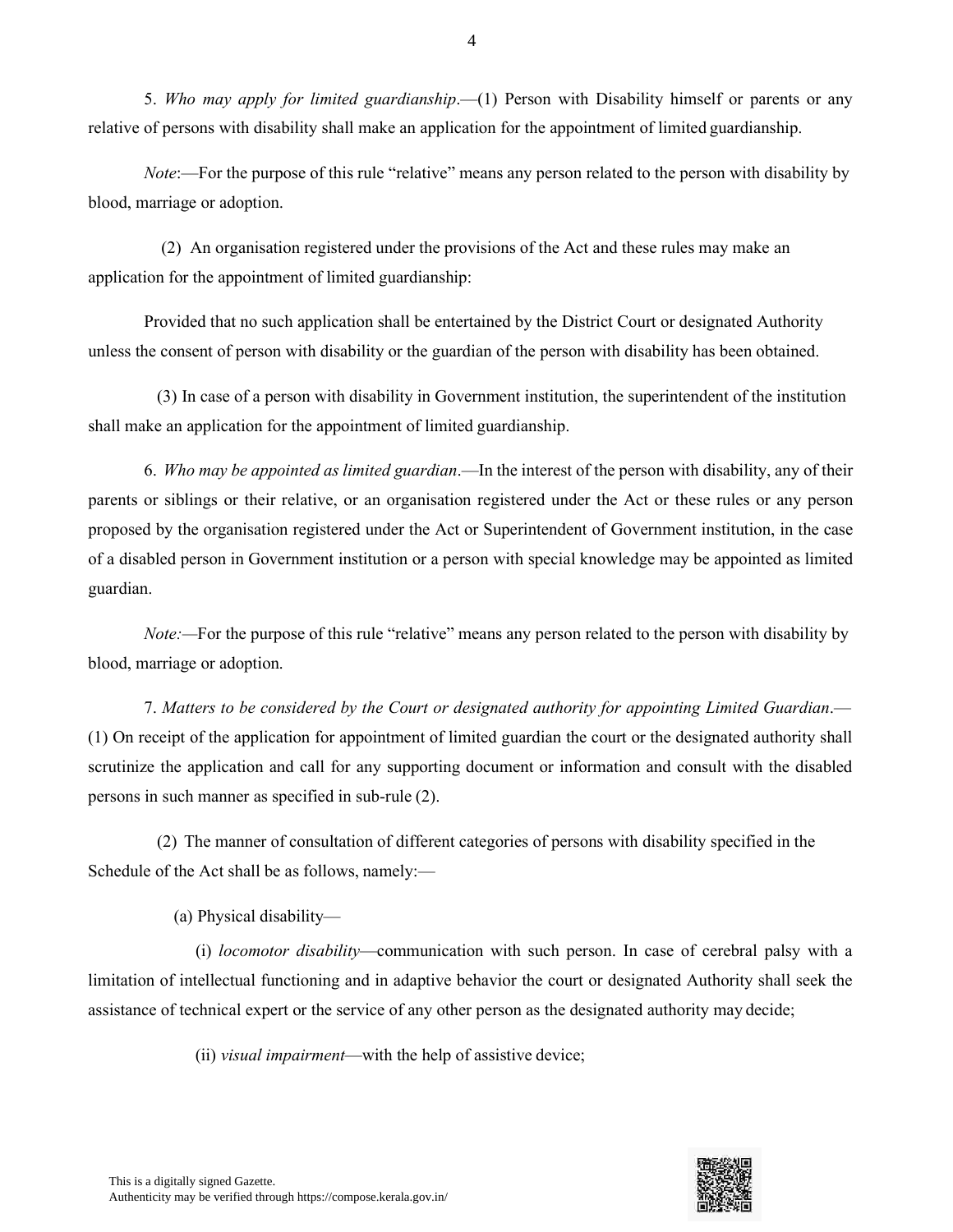(iii) *hearing impairment*—using hearing aids, cochlear implants, assistive technology or sign language;

(iv) *speech and language disability*—using AAC/artificial larynx/written mode/sign language /gestures/ and with the help of interpreter;

(b) Intellectual disability other than specific learning disability—as there is limitation of intellectual functioning and in adaptive behavior the court or the designated authority shall seek the assistance of technical expert or service of any other person as the court or the designated authority may decide. In case of specific learning disability, the court or the designated authority shall communicate with such person;

(c) Mental behavior—As there is substantial disorder of thinking, mood, perception, orientation or memory that grossly impairs judgment, behavior, capacity to recognise reality, the court or the designated authority shall seek the assistance of technical experts or service of any other person as the designated authority may decide;

(d) Disability due to chronic neurological conditions—communication with such person. If it is not possible due to significant impairment in intellectual functioning, the court or the designated authority shall seek the assistance of a person who can give technical experts or service of any other person as the court or designated authority may deem fit;

(e) In case of blood disorder, the court or the designated authority shall communicate with such person;

(f) In case of multiple disabilities the designated authority can decide the communication manners according to the disability specified in (a) to (e) above;

*Note*:—The 'technical expert' for this purpose means a person qualified under Rehabilitation Council of India Act, 1992(Central Act No.34 of 1992) in the respective field or the professionals registered under the State Mental Health Authority constituted under the Mental Health Care Act, 2017(Central Act 10 of 2017).

(3) For a female person with disability the limited guardian shall as far as possible be a female.

8. *Qualification of person to be appointed as limited guardian*.—(1) While taking decision on the appointment of limited guardian, the District Court or the designated authority as the case may be shall ensure that the person whose name suggested as limited guardian:—

(a) is above 25 years of age; however a relative aged 18 years or above can also be appointed as Limited guardian in the interest of person with disability, in exceptional circumstances.

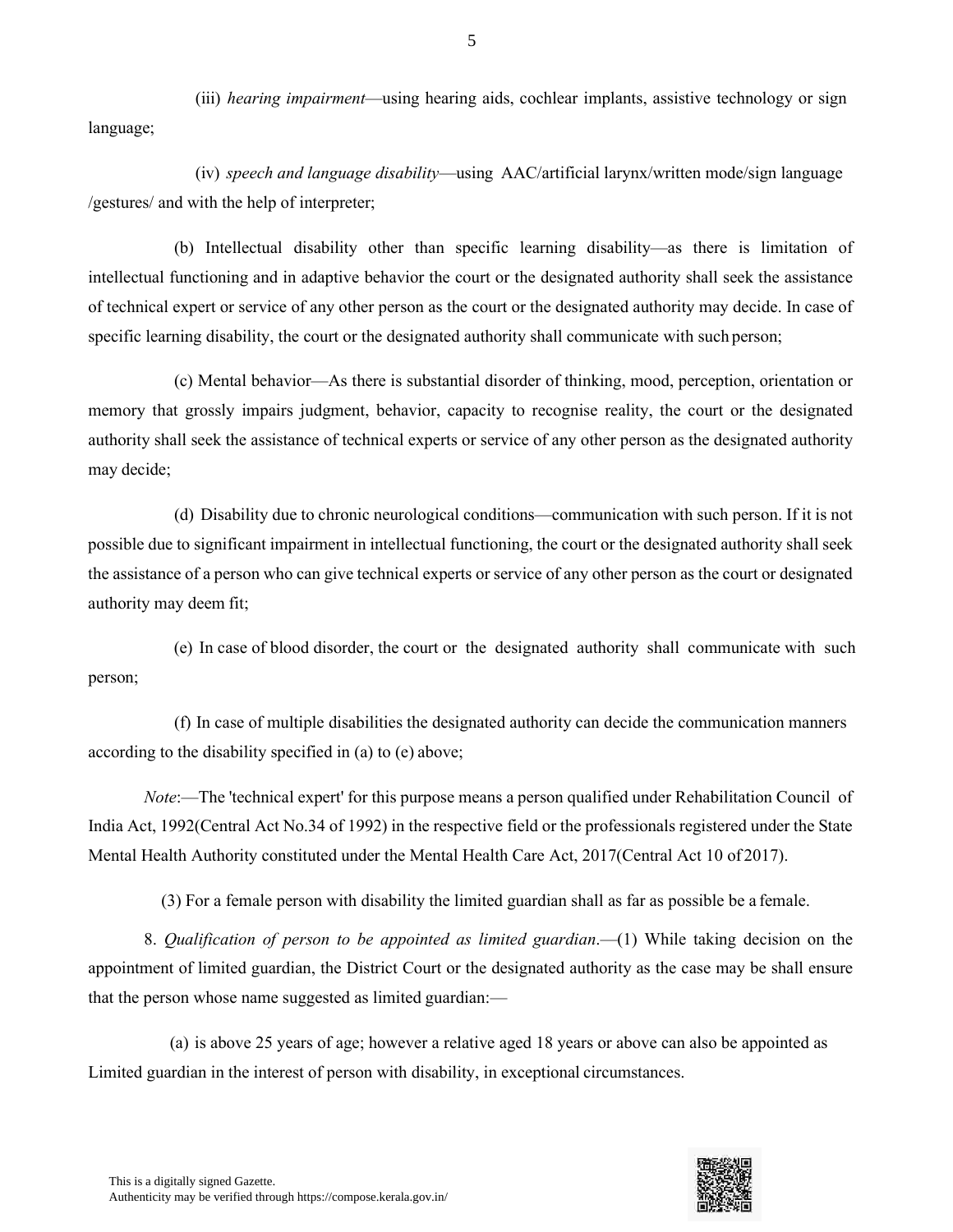(b) is a citizen of India;

(c) is of sound mind;

(d) is, or has not been, convicted for any offence, which in the opinion of the Central Government or State Government involves moral turpitude;

(e) is not a destitute or has not been declared insolvent or bankrupt;

(f) is not disqualified under rule 13 of these rules.

9. *The term of appointment of limited guardian.*—The limited guardian shall be appointed for such period as requested in the application. If the period is not specified in the application, the court or the designated authority shall appoint the limited guardian for such time as it deem fit. If within the time limit the specific purpose is not completed, the limited guardian shall make an application before the court or the designated authority for extension of time.

10. *Consultation by limited guardian with person with disability***.—**Every person appointed as limited guardian shall support the person with disability with respect to the specific purpose for which he is appointed as specified in the order of the court or the designated authority. He shall consult the person with disability in all matters before taking legally binding decision. He shall ensure that the legally binding decision taken on behalf of the person with disability is in the interest of the person with disability. On completion of the purpose or period specified in the order, he shall file a report to the court or the designated authority inwriting.

11. *Removal of limited guardian*.—If the court or the designated authority finds that the limited guardian so appointed, neglects the person with disability or if he is disqualified due to any reason specified in rule 8 or if he physically or sexually abused the person with disability or if he is incapable of supporting the person with disability for such specific need for which he was appointed, the court or the designated authority shall remove him from the limited guardianship.

#### CHAPTER IV

#### REGISTRATION OF INSTITUTIONS FOR PERSONS WITH DISABILITIES

12. *Competent Authority.*—(1) The Joint Director of Social Justice Department shall be the competent authority for granting certificate of registration for the institution meant for persons with disabilities and the Director of Social Justice Department shall be the appellate authority.

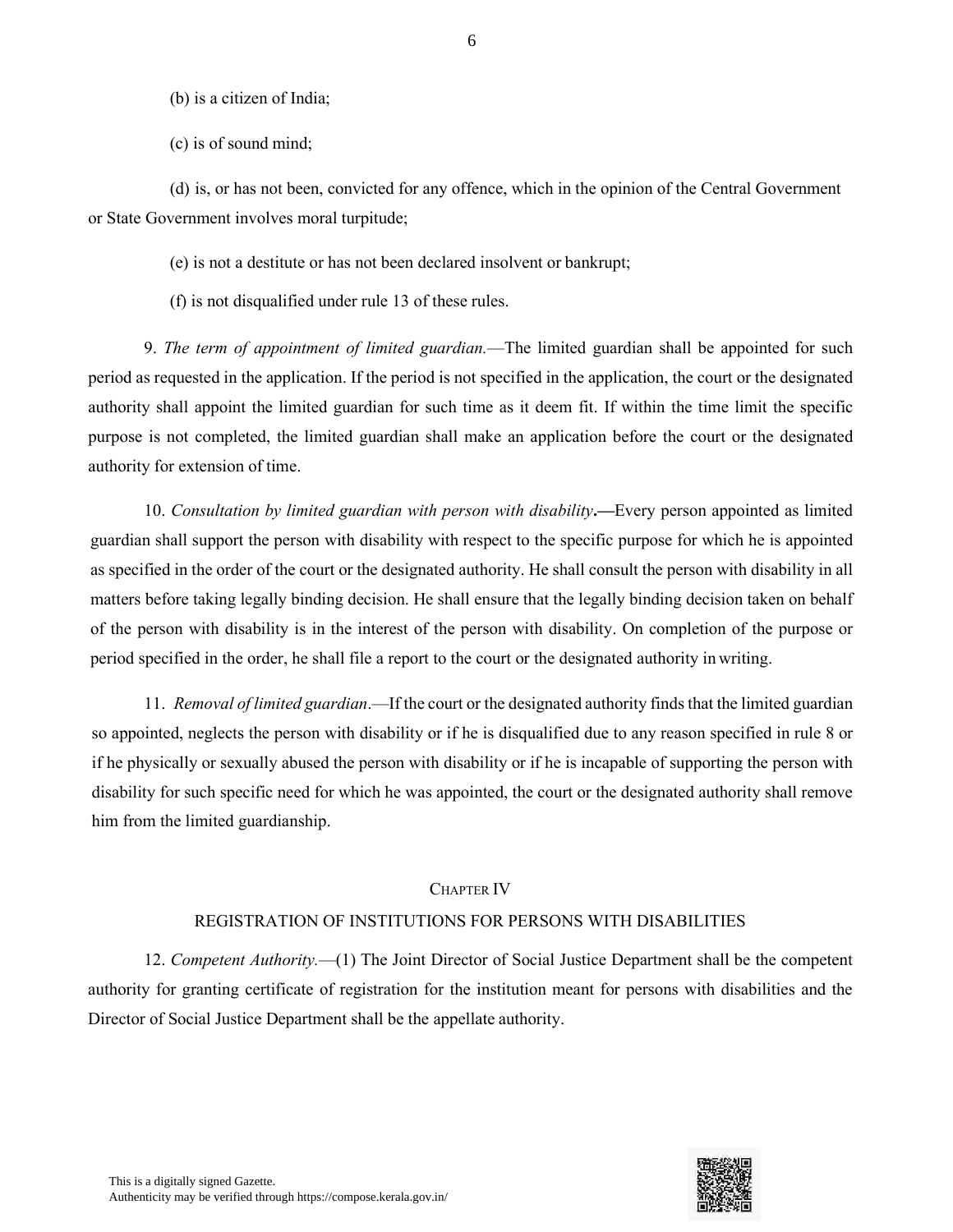(2) All institutions, other than an institution established or maintained by the Central or State Government, for providing any kind of service for persons with disabilities shall be registered with the Competent Authority.

(3) No individual or group of individuals, trust, organisations, companies etc. shall establish or maintain any institution for persons with disabilities, except in accordance with certificate of registration issued in this behalf by the competent authority, other than the one exempted under the proviso to section 50 of the Act.

13. *Procedure for Registration*.—(1) All institutions for the persons with disabilities shall apply for registration in Form I before the competent authority along with a copy of each of rules, by-laws, memorandum of association, list of governing body, office bearers, certificate of registration obtained under any other law, annual report of the previous year, balance sheet of preceding three years, details of foreign contributions received if any, details of building in which institution is running, copy of sanitation certificate and building permit from concerned authorities, details of staff with qualification and Registration Certificate from the Rehabilitation Council of India (RCI) in applicable cases and a declaration from the person or the organisation regarding any previous conviction record or involvement in any immoral act or that it has not been black listed by the Central or State Government.

(2) The Competent Authority, while taking decision on the application for registration may consider the following, namely,—

(i) registration of the organisation under any law for the time being in force;

(ii) details of physical infrastructure, water and electricity facilities, sanitation and hygiene, recreation facilities;

(iii) financial position of the organisation and maintenance of documents along with audited statement of accounts for the previous three years;

(iv) resolution of governing body to run the institution;

(v) plan to provide services such as medical, educational, vocational, counselling etc.;

(vi) arrangements of safety, security and sanitation;

(vii) details of other support services run by the organisation;

(viii) details of existing staff with the qualification, experience and registration with concerned Councils/Organisations;

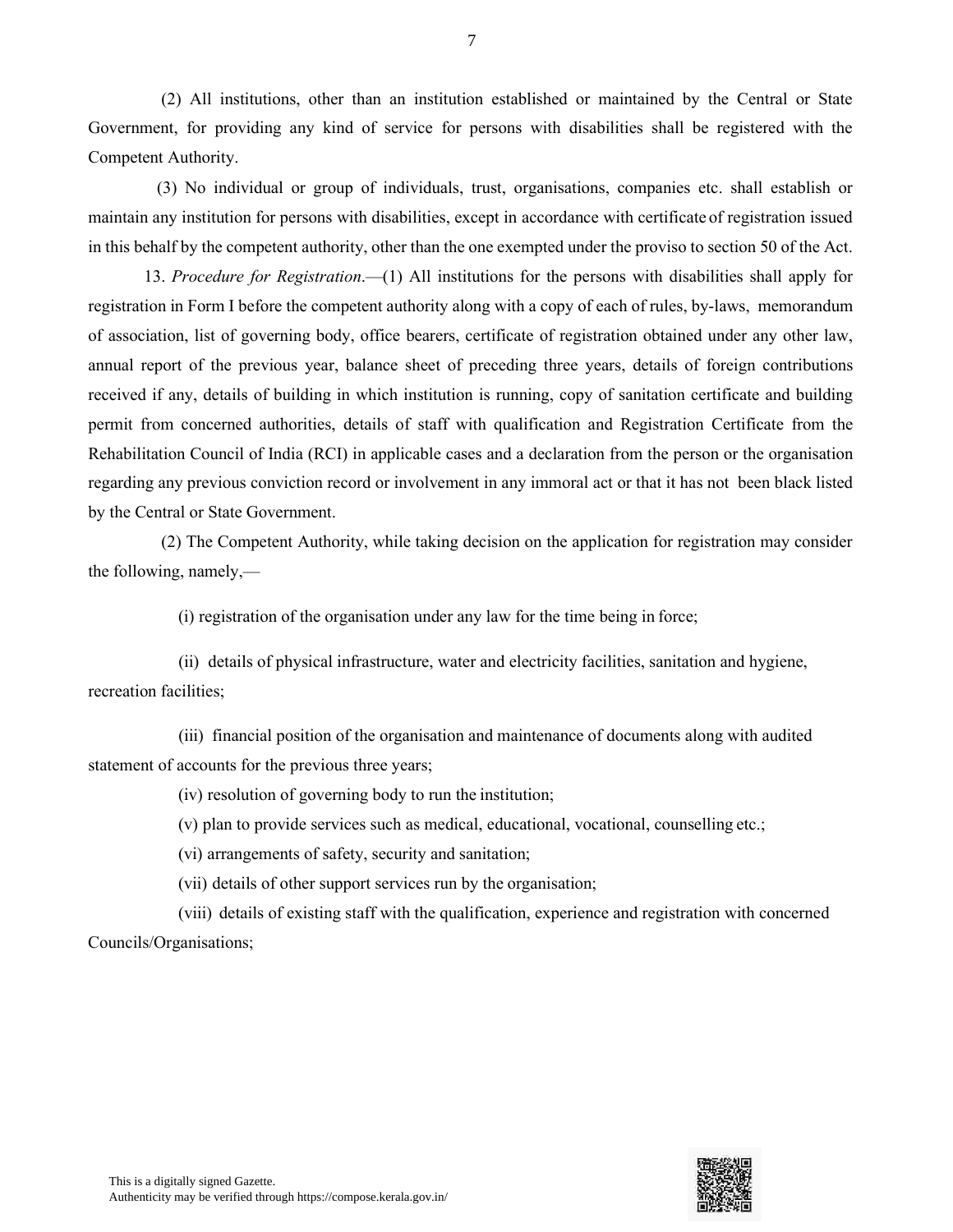*Note*:—(a) For every category of institution dealing with Children with Special Needs there shall be a person in charge to take care of the activities as per a Standard Operating Procedure prescribed by the Director of Social Justice Department and should have the requisite qualification pertinent to such disability or multiple disability as prescribed by the Government.

(b) All the Special Teachers /Therapists/Caregivers etc., should have undergone requisite training and obtained certificate from an institution accredited by the Government.

(ix) details of registration under Foreign Contribution Regulation Act, 2010 (Central Act 42 of 2010) and funds available if any;

(x) declaration from person or organisation regarding any previous conviction record or involvement in any immoral act;

(xi) minimum standards and any other criteria approved by the Government.

*Note*:—The minimum standard guidelines required for each categories of service shall be fixed by the Government from time to time for specific categories and services.

(3) The competent authority shall thereafter make such enquiries through a team constituted for this purpose under these Rules and shall grant a certificate of registration to the applicant in Form II within a period of ninety days from the date of receipt of application for registration.

(4) If the Competent authority is not satisfied with facilities available in an institution, the authority shall issue notice, to maintain the specified amenities within the time limit which shall not exceed ninetydays.

(5) The certificate of registration issued under these Rules, shall, unless otherwise revoked, be valid for a period of three years.

(6) If the competent authority decides to decline the application, the reason for the same shall be communicated to the applicant within a period of seven days from the date of decision.

14. *Constitution of a team for inspection.—*(1) The competent authority shall constitute a team not exceeding five members with the following officials for inspection of facility of institutions applied for registration, namely:—

(a) District Social Justice Officer;

(b) Specialist from the concerned field working in the Government sector such as Health Services/Medical Education/Social Justice Department or other Government Bodies with a minimum experience of three years;

(c) A person from the Public Works Department not below the rank of Assistant Engineer (civil) preferably with experience in accessibility for individuals with disabilities;

(d) Secretary from the concerned Corporation/Municipality/ Panchayat;

(e) Health / Sanitary Inspector from the Health Department;

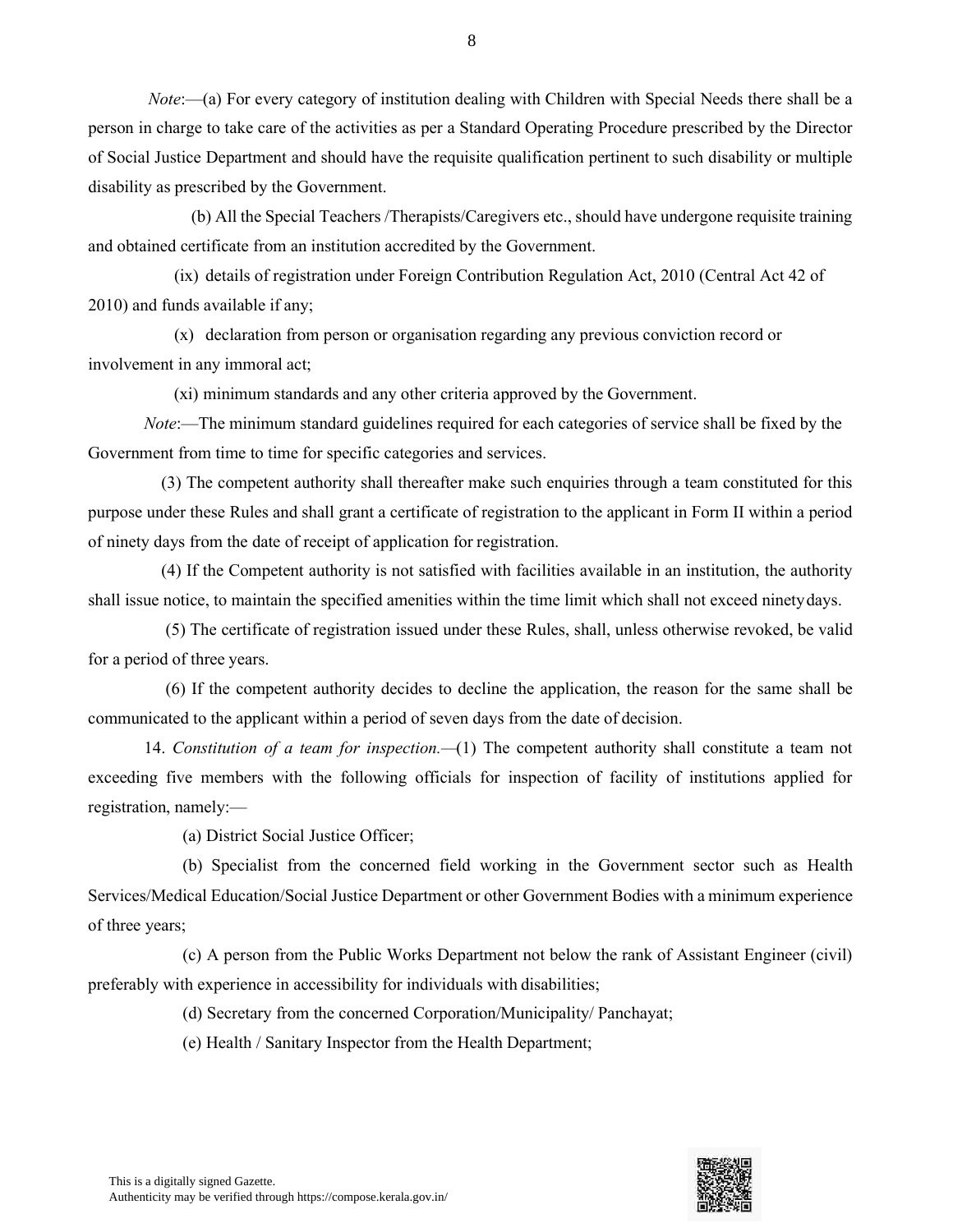(f) In the case of educational institutions, Deputy Director of Education or his representative from the concerned district.

(2) The team head shall be the competent authority or District Social Justice Officer concerned.

15. *Renewal of registration certificate*.—(1) All institutions shall make an application for renewal of registration not less than sixty days prior to the expiry of the period of registration to the competent authority and in the case of failure to make application for renewal of registration before the expiry of the period of registration, the institution shall cease to function as an institution as provided under sub-section (2) of section 52 of the Act.

(2) An application for renewal of registration shall be disposed of within sixty days from the date of receipt of such application. If the competent authority decides to decline the renewal of registration, the reasons for the same shall be communicated to the applicant within a period of seven days from the date of decision.

(3) The renewal of registration shall be based on the recommendation of the inspection team constituted under rule 14 of these rules.

16. *Appeal*.—(1) Any person aggrieved by the order of rejection of the registration or renewal by the competent authority may within thirty days of receipt of copy of such order of rejection, prefer an appeal to the Appellate Authority. On receipt of the appeal, the appellate authority may himself or through an authorised officer or through a team of officers may conduct further enquiry on appeal and shall take a decision and intimate the same to the appellant in writing.

(2) Every appeal preferred under sub rule (1) shall be disposed of within a period of sixty days from the date of receipt of the same.

(3) The decision of the appellate authority shall be final.

#### CHAPTER V

#### APPEAL AGAINST THE DECISION OF THE CERTIFYING AUTHORITY

17. *Appellate Authority*.—(1) Any person aggrieved by an order of the certifying authority may prefer an appeal to the Standing Appellate Medical Boards headed by Superintendent of Medical College/a HoD nominated by the Superintendent in five Government Medical Colleges.

(2) An appeal shall be preferred within thirty days from the date of receipt of order or on intimation from the certifying authority. A copy of certificate or intimation along with substantiating reasons or documents shall be produced with the appeal. Where the appellant is a minor or is a person suffering from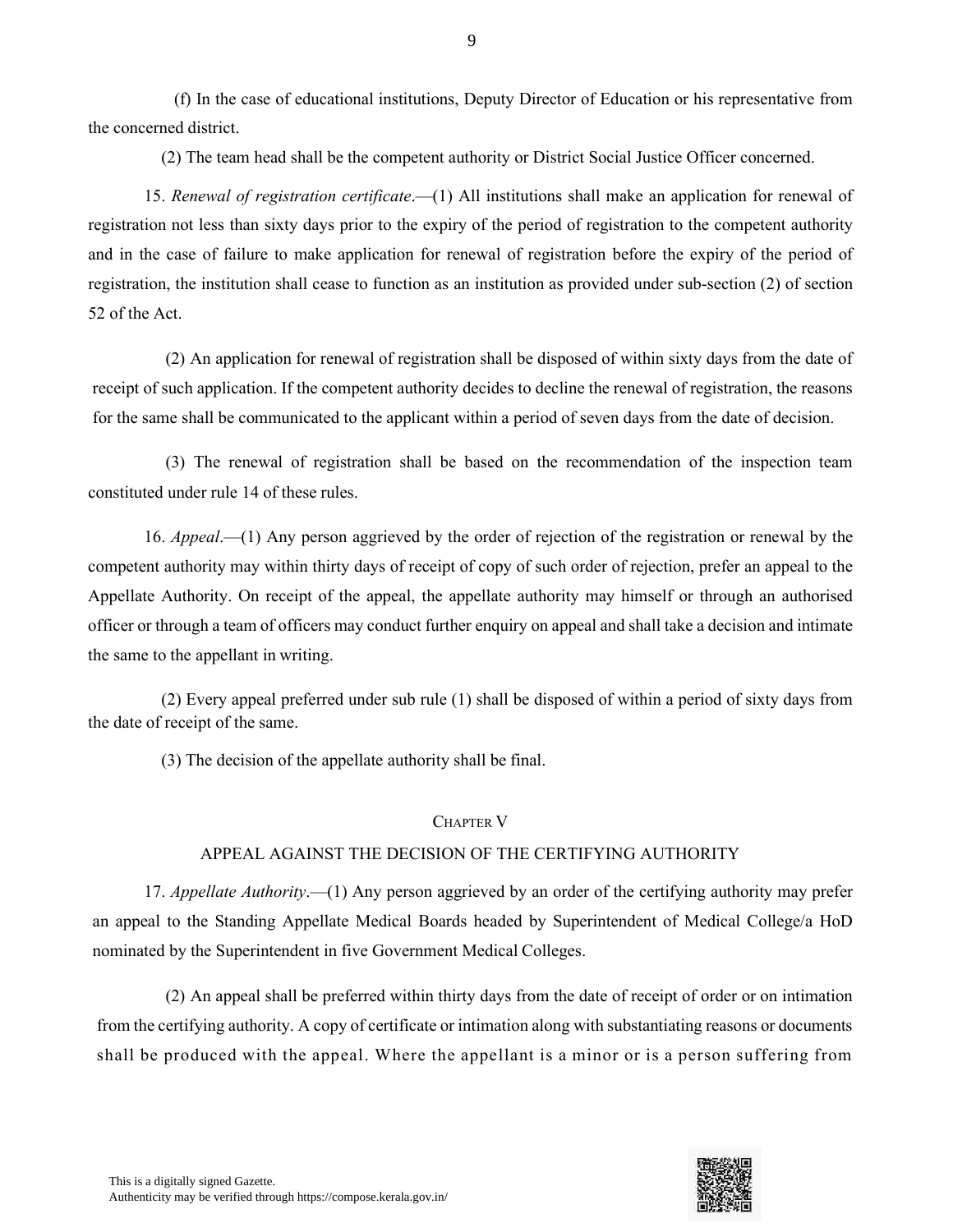any disability which renders him unfit to make such an appeal by himself as appeal may be made on his behalf by his legal guardian or limited guardian or a relative as the case may be.

*Note*:—For the purpose of this rule "relative" means any person related to the person with disability by blood, marriage or adoption.

(3) The appeal shall be disposed by the appellate authority within forty-five days from the date of receipt of appeal after considered the relevant guidelines notified under section 56 of the Act and after giving an opportunity of being heard to the appellant. The decision of the appellate authority shall be final and shall be intimated to the appellant in writing.

(4) The appellate authority may admit the appeal after the expiry of the period of thirty days if the appellate authority is satisfied that the appellant was prevented by sufficient reasons from filing the appeal in time.

#### CHAPTER VI

#### STATE ADVISORY BOARD ON DISABILITY

18. *Allowances for the nominated members of the State Advisory Board*.—(1) The nominated members of the advisory board shall be eligible for travelling allowance at the rate admissible to Class I officers of the Government and sitting fee fixed by the Government from time to time which shall not be less than  $\bar{\tau}$  1000 (Rupees one thousand only) per sitting.

(2) The Ex-officio members are eligible for daily allowance and travelling allowance as per the respective rules applicable to them. The members of the Legislative Assembly are also entitled for travelling allowance and dearness allowance at the rate applicable to them.

19. *Rules of procedure for transaction of business in the meetings of State Advisory Board*.—(1) The meeting of the State Advisory Board shall be held on such venue and on such dates as may be fixed by the Chairperson and it shall meet at least once in every six months.

(2) The Chairperson shall on the written request of not less than ten members of the State Advisory Board, call a special meeting of the Board.

(3) The member secretary shall give fifteen clear days' notice for an ordinary meeting and five clear days' notice for a special meeting specifying the time, venue of such meetings and the details of business to be transacted.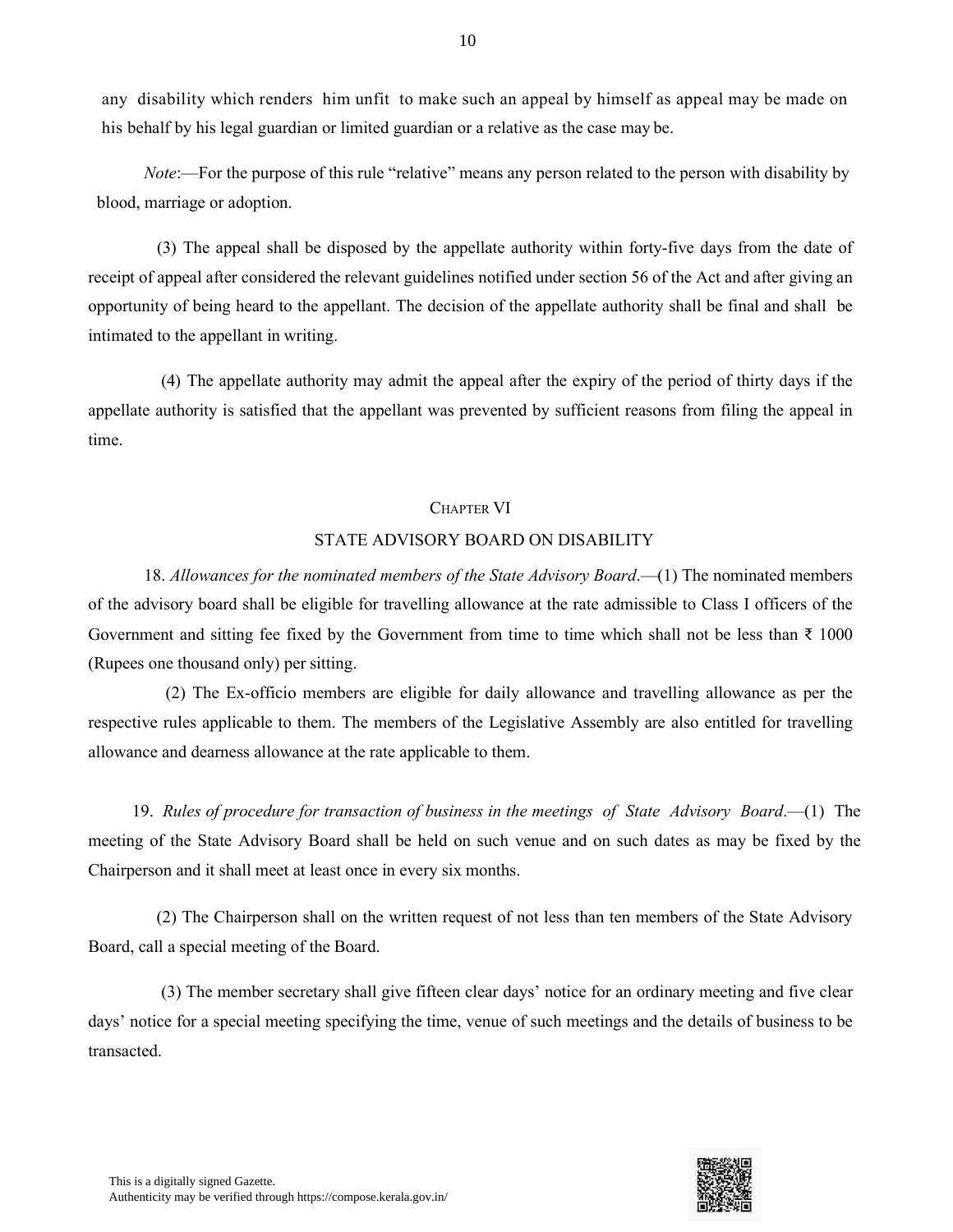(4) The member secretary shall deliver the notice to the members either by messenger or sending by registered post to his last known place of residence/business or by e-mail or in such manner as the Chairperson may think fit.

(5) No member shall bring forward any matter for the consideration of the meeting of which he has not given ten clear days' notice to the Member Secretary, unless the Chairperson may permit him to do so.

(6) The State Advisory Board may adjourn its meeting to any particular day.

(7) Where a meeting of the State Advisory Board is adjourned from a date to another date, the notice of such adjourned meeting shall be given to all the members.

20. *Presiding Officer*.—The Chairperson shall preside over every meeting of the State Advisory Board and in his/her absence the members present shall elect one of the ex-officio members to preside over the meeting.

21. *Quorum*.—(1) One half of the total members of the State Advisory Board shall form the quorum for the meeting.

(2) No quorum shall be necessary for adjourned meeting in case of meeting adjourned due to lack of quorum.

(3) No matter not included in the agenda of the ordinary or the special meeting, as the case may be, shall be discussed**.**

22. *Minutes*.—(1) The Member Secretary shall maintain records of the members who attended the meeting and the proceedings at the meetings in a book to be kept for that purpose.

(2) The minutes of the previous meeting shall be read at the beginning of every succeeding meeting, and shall be confirmed and signed by the presiding officer at such meeting.

(3) The proceedings shall be open to inspection by any member at the office of the Member Secretary during office hours.

23. *Business to be transacted at meeting.*—Except with the permission of the Presiding officer, no business which is not mentioned in the agenda or of which notice has not been given by a member under subrule (5) of rule 19 shall be transacted in any meeting.

24. *Agenda for the meeting of the State Advisory Board*.—At any meeting, the business shall be transacted in the sequence in which it is entered in the agenda, unless otherwise resolved in the meeting with the permission of the presiding officer.

25. *Decision by majority*.—All matters considered in the meeting of the committee shall be decided by a simple majority of votes of the members present and voting, and in the event of equal votes, the Chairperson, or in the absence of the Chairperson, the member presiding over the meeting, shall have a right to castingvote.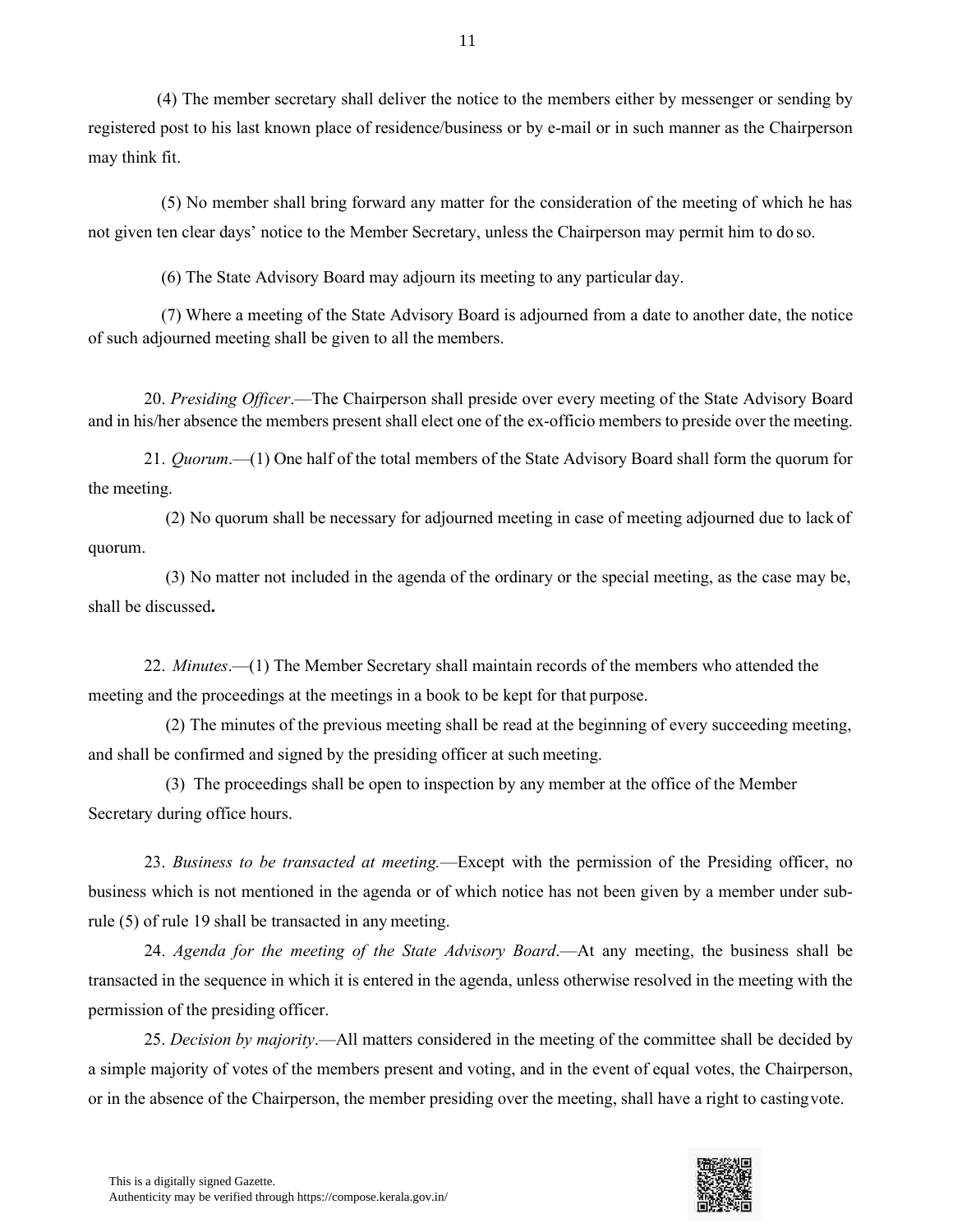#### CHAPTER VII

#### COMPOSITION AND FUNCTIONS OF DISTRICT LEVEL COMMITTEE

26. *The District Level Committee*.—(1) The Government shall constitute, by notification, District level Committees for each district.

- (2) The District Level Committee shall consist of the following members, namely:—
	- (i) District Collector (Ex-officio)- Chairperson;
	- (ii) District Social Justice Officer (Ex-officio)—Member Secretary;
	- (iii) District Medical Officer (Ex-officio)—Member;
	- (iv) District Legal Services Authority Secretary/Sub Judge (Ex-officio)—Member;
	- (v) District Registrar (Ex-officio)—Member;
	- (vi) Deputy Director of Education (Ex-officio)—Member;
	- (vii) District Employment Officer/Special Employment Officer (Ex-officio)—Member;
	- (viii) Deputy Director of Panchayats (Ex-officio)—Member;
	- (ix) District Police Chief(Ex-officio)—Member;
	- (x) District Town Planner (Ex-officio)—Member;
	- (xi) Representative from IT Mission (Ex-officio)—Member;
	- (xii) Regional Transport Commissioner (Ex-officio)—Member;
	- (xiii) District Women and Child Development Officer—Member
	- (xiv) Eight nominated members nominated by District Collector representing registered organisations consisting of:—
		- (a)three persons with disabilities from organizations of persons with disabilities; and
		- (b) two from organizations of parents of persons with disabilities; and
		- (c) three from rehabilitation professional association;
	- of which at least two nominated members shall be women**.**

27. *Functions of District Level Committee*.—The functions of the District Level Committee are as follows,—

(a) to ensure and to co-ordinate activities of various agencies in the implementation of the Act and these Rules in the district;

- (b) to advise the district administration on matters of persons with disability;
- (c) to mobilize community support to meet requirements of persons with disability;
- (d) to monitor budgetary allocations and schemes involving persons with disability;
- (e) to take up issues of persons with disabilities with authorities concerned and to ensure that

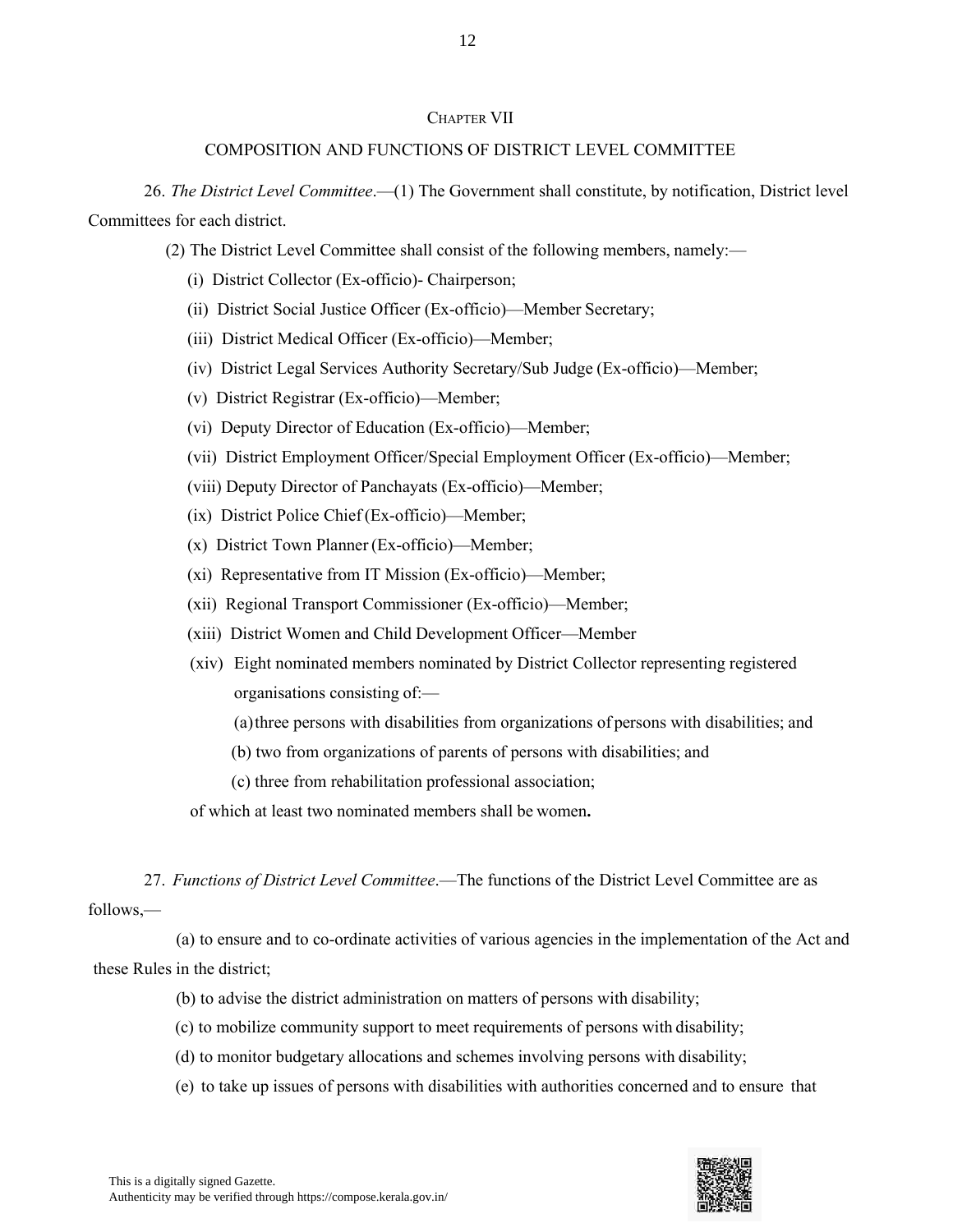benefit reaches the persons/families concerned;

(f) to take steps for barrier free atmosphere for persons with disabilities and to provide accessibility campaign and prioritise it for public services and buildings;

(g) to lay emphasis on inclusive education and ensure that students with disability get the required support in the inclusive education;

(h) to monitor employment schemes for persons with disability and their provision through special employment exchange of the district;

(i) to provide support for establishing and monitor early intervention programmes and facilities for early disability screening and detection of the new born children throughout the district;

(j) to ensure the rights of persons with benchmark disabilities;

(k) to monitor services rendered to persons with disabilities with high support needs;

(l) such other functions as may be assigned to it by the Government from time to time.

28. *Allowances to be paid to nominated members of District Level Committee*.—Every member nominated to District Level Committee under clause (xiv) of sub-rule (2) of rule 26 shall be entitled to receive a sitting fee fixed by the Government from time to time which shall not be less than ₹1000/-(Rupees one thousand only) for each actual day of meeting of the Committee.

29. *Meetings.*—The District Level Committee shall meet at least once in every four months on such dates as may be fixed by the Chairperson. The Chairperson shall, upon the written request of not less than five members (including nominated members) of the District Level Committee, convene a special meeting of the Committee.

30. *Notice of Meetings*.—(1) Fifteen clear days' notice of an ordinary meeting and seven clear days' notice for a special meeting specifying the time and place at which such meeting is to be held and the business to be transacted thereof shall be given to all members.

(2) Notice of a meeting may be given to the members by messenger or sending it by registered post to his last known place of residence or business or by e-mail or in such other manner as the Chairperson may, in the circumstances of the case thinks fit.

(3) No member shall be entitled to bring forward for the consideration of the meeting, any matter of which he has not given ten clear days' notice to the Member-Secretary, unless the Chairperson at his discretion otherwise permits that member.

31. *Adjournment of meetings*.—(1) The Chairperson of the District Level Committee shall have power to adjourn the meeting on reasonable grounds.

(2) Where a meeting of the District Level Committee is adjourned, notice of such adjourned meeting shall be given to the members.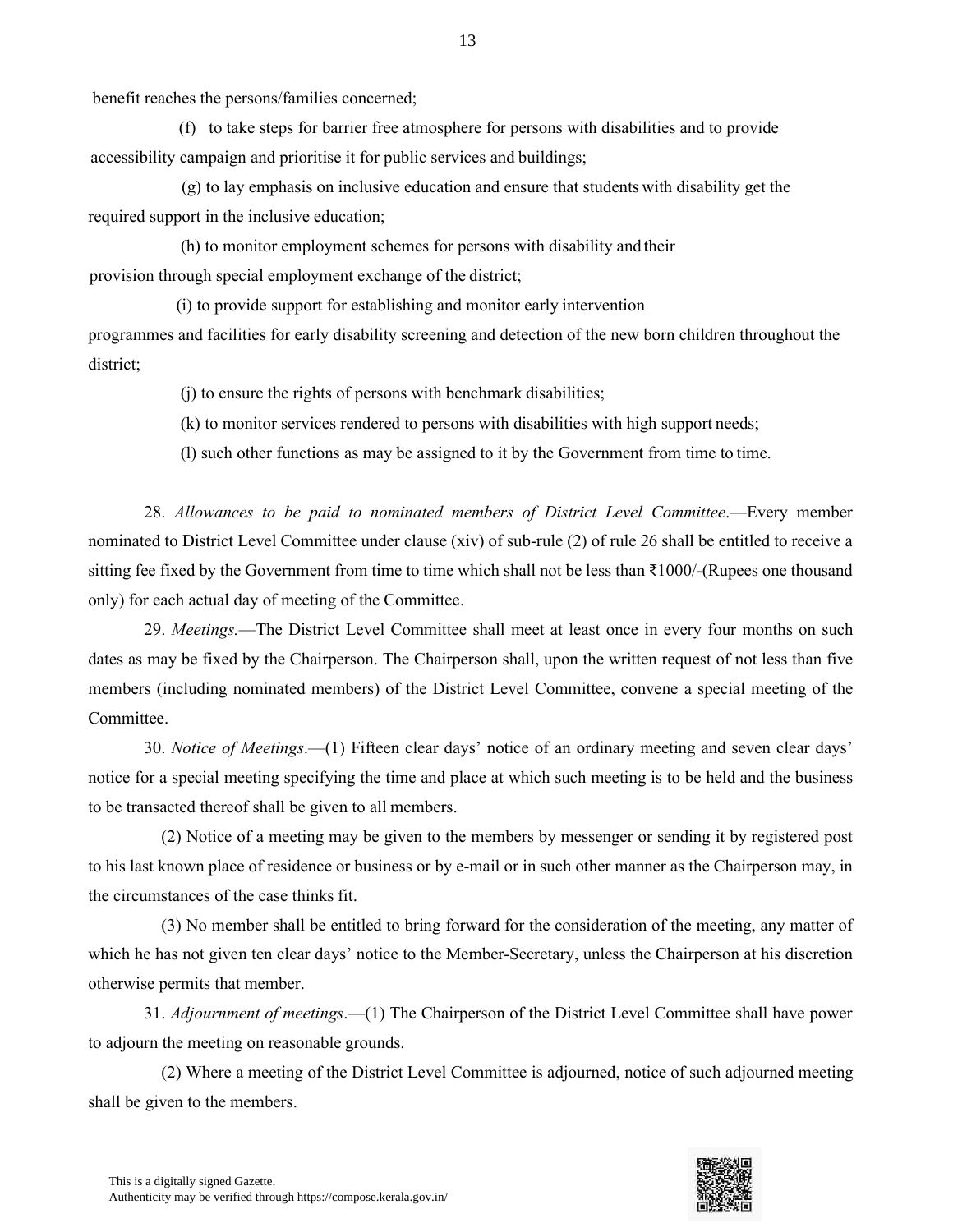32. *Chair of the meeting*.—The Chairperson shall preside at every meeting of the Committee and inhis absence, the Ex-officio Member Secretary shall preside, but when both the Chairperson and the Ex-officio Member Secretary are absent from any meeting, the members present shall elect one of the members to preside over the meeting.

33. *Quorum*.—(1) One half of the total members shall form the quorum for any meeting provided that at least three of the eight nominated members are present at such a meeting having the quorum of one half.

(2) If a meeting of the District level committee cannot be held for want of quorum, the Chairperson may adjourn the meeting to another day , at the same time and place, and if that day is a public holiday, to the next succeeding date which is not public holiday and at the same time and place.

(3) Notice of the adjourned meeting shall be given to all the members. The period of notice as prescribed under sub-rule (1) of rule 30 is not applicable in adjourned meeting.

(4) No quorum shall be necessary for the adjourned meeting.

34. *Maintenance of Minutes of the meetings*.—(1). Record with the names of members who attend the meeting and the proceedings of the meeting shall be maintained by the Member Secretary.

(2) The Minutes of the previous meeting shall be read at the beginning of the every succeeding meeting, and shall be confirmed and signed by the presiding officer at such meeting.

(3) The Proceedings shall be open to any member at the office of the Member Secretary during office hours. Copy of the minutes shall be given to all the members within fifteen days of themeeting.

35. *Business to be transacted at meetings*.—(1) Except with the permission of the presiding officer, no business which is not entered in the agenda or of which notice has not been given by a member under sub-rule (3) of Rule 30 shall be transacted at any meeting.

(2) At any meeting business shall be transacted in the order in which it is entered in the agenda, unless otherwise resolved in the meeting with the permission of the presiding officer.

(3) At the beginning of the meeting, presiding officer or a member may suggest a change in the order of business as entered in the agenda and if the presiding officer agrees, such a change shall take place.

36. *Decision by majority*.—(1) All matters considered at a meeting of the Committee shall be decided by a simple majority of votes of the members present and voting and in the event of equal votes, the Chairperson or in his absence the member presiding over the meeting, shall have a second or casting vote.

(2) No proceeding of the Committee shall be invalid by reasons of existence of any vacancy in or any defect in the constitution of the committee.

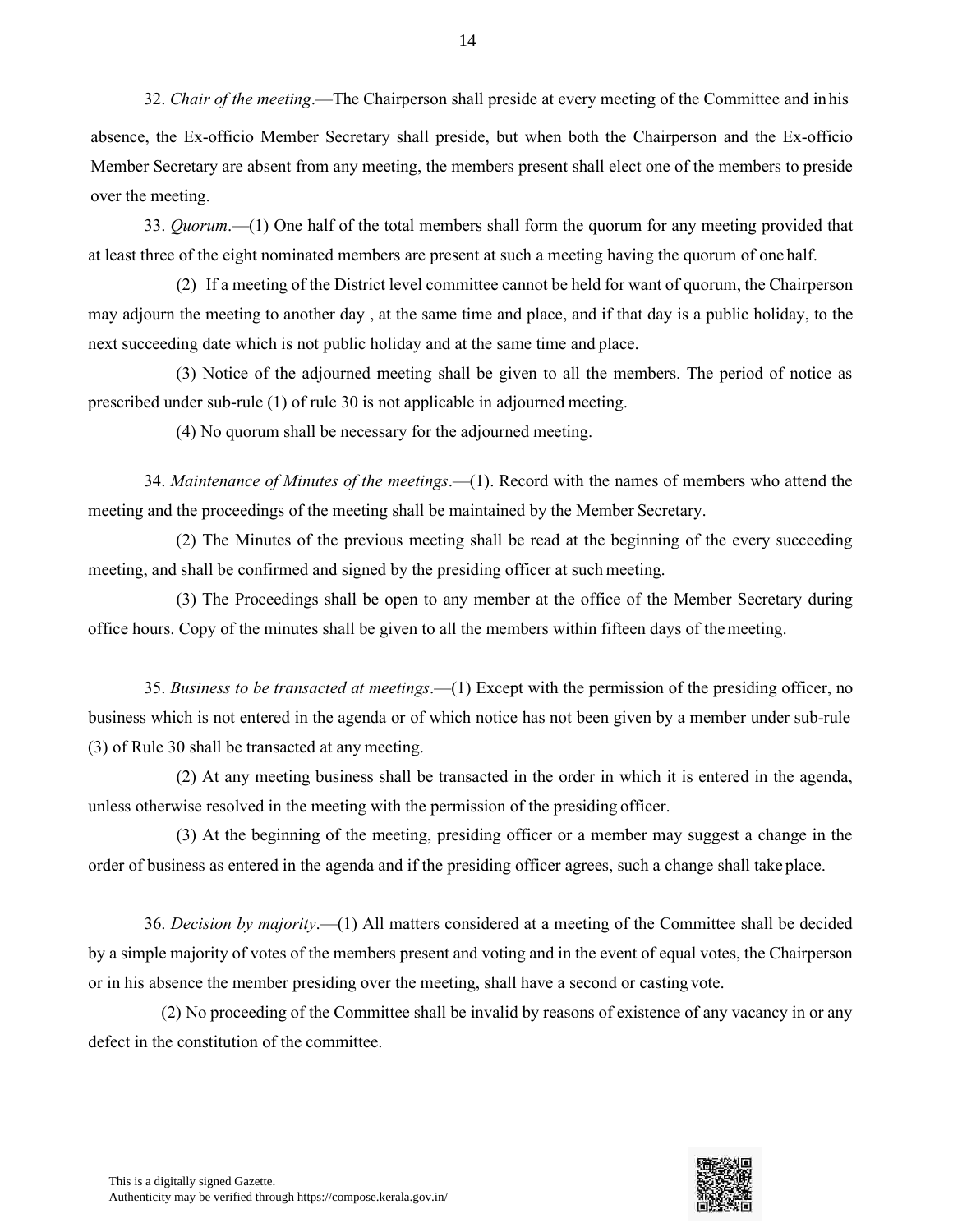#### CHAPTER VIII

# SALARIES, ALLOWANCES AND OTHER CONDITIONS OF STATE COMMISSIONER FOR PERSONS WITH DISABILITIES

37. *Qualification for appointment of State Commissioner*.—(1) No person shall be eligible for appointment as State Commissioner unless,—

(a) he is a graduate from a recognised University. Preference shall be given for a person having recognised degree or diploma in social work or law or management or human rights or rehabilitation or education of persons with disabilities;

(b) he is having at least fifteen years experience in a Group "A" level post in the Central Government or Class I Officer of State Government or a public sector undertaking or a semi Government or an autonomous body dealing with disability related matters or Social sector; and

appointment. (c) he shall not have attained the age of seventy years as on  $1<sup>st</sup>$  January of the year of

*Note*:— If he is in the service of the Central or State Government, he shall resign/relieved from such service before his appointment to the post.

(2) The term of office of the State Commissioner shall be for a period of three years from the date on which he assumes office and may be extended for a further period of two years or until he attains the age of seventy years whichever is earlier.

38. *Method of appointment of the State Commissioner*.*—*(1) The Government shall, advertise in official website, Gazette and dailies each in English and Malayalam inviting applications for the post from eligible candidates fulfilling the qualifications specified in rule 37, six months before the post of State Commissioner is due to fall vacant**.**

(2) In the case of filling up of casual vacancies arised due to death, resignation or removal, the Government may relax the condition of six months prior advertisement and advertisement in Gazette.

(3) A Screening Committee shall be constituted to recommend a panel of candidates for the post of the State Commissioner by the Government with the following members, namely,**—**

(a) Minister in charge of Department of Social Justice —Chairperson ;

(b) Secretary, Social Justice Department—Member Secretary;

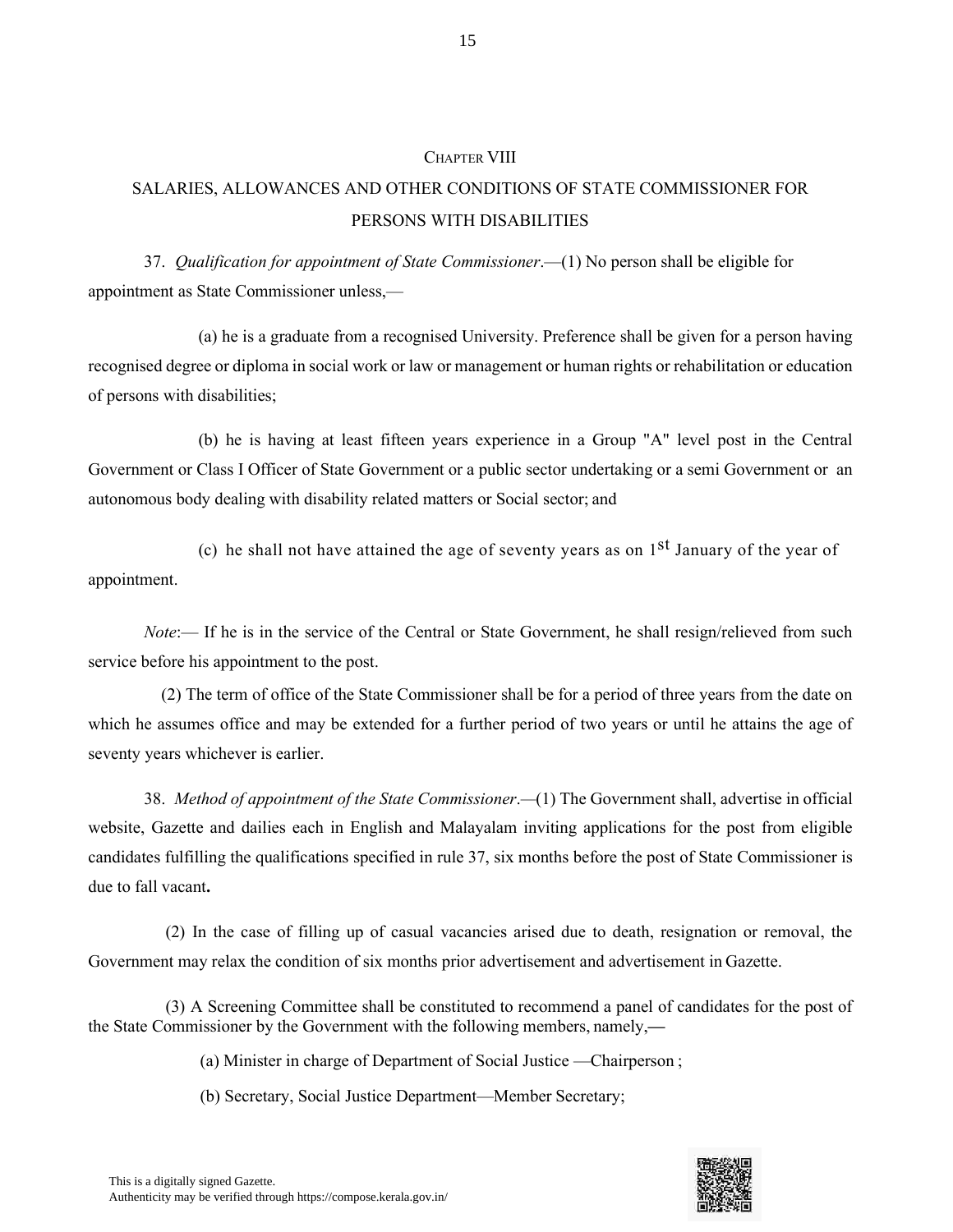(c) Law Secretary—Member;

39. *Salary and allowances of the State Commissioner*.—The State Commissioner shall be entitled for the salary and allowances as admissible to the Secretary to the Government of Kerala.

40. *Other terms and conditions of service of the State Commissioner.*—The State Commissioner shall be entitled to,—

(i) such leave as admissible to a Government servant under the appendix VIII of Kerala Service Rules Part I and II.

(ii) such leave travel concession as admissible to the Secretary to Government.

(iii) such medical benefits as admissible to the Secretary to Government.

41. *Resignation and removal.*—(1) The State Commissioner may, by notice in writing, under his hand, addressed to the Secretary to Social Justice Department, Government, resign from the post.

(2) The Government may remove a person from the office of the State Commissioner, if he,—

(a) becomes an undischarged insolvent;

his office; (b) engages during his term of office in any paid employment or activity outside the duties of

(c) is convicted or sentenced to imprisonment for an offence which in the opinion of the Government involves moral turpitude;

(d) is in the opinion of the Government, unfit to continue in office by reason of infirmity of mind or body or serious default in the performance of his functions as laid down in the Act;

(e) without obtaining leave of absence from the Government, remains absent from duty for a consecutive period of fifteen days or more; or

(f) has, in the opinion of the Government, so abused the position of the State Commissioner as to render his continuance in office detrimental to the interest of persons with disability:

Provided that no person shall be removed under this rule except after giving a reasonable opportunity to show cause why he should not be removed from his office.

42. *Procedure to be followed by State Commissioner*.—(1) A complainant may present a complaint containing the following particulars in person or by his agent to the State Commissioner or be sent by registered post addressed to the State Commissioner, namely,—

(a) the name, description and the address with phone number of the complainant;

(b) the name, description and the address of the opposite party or parties, as the case may be, so far as they can be ascertained;

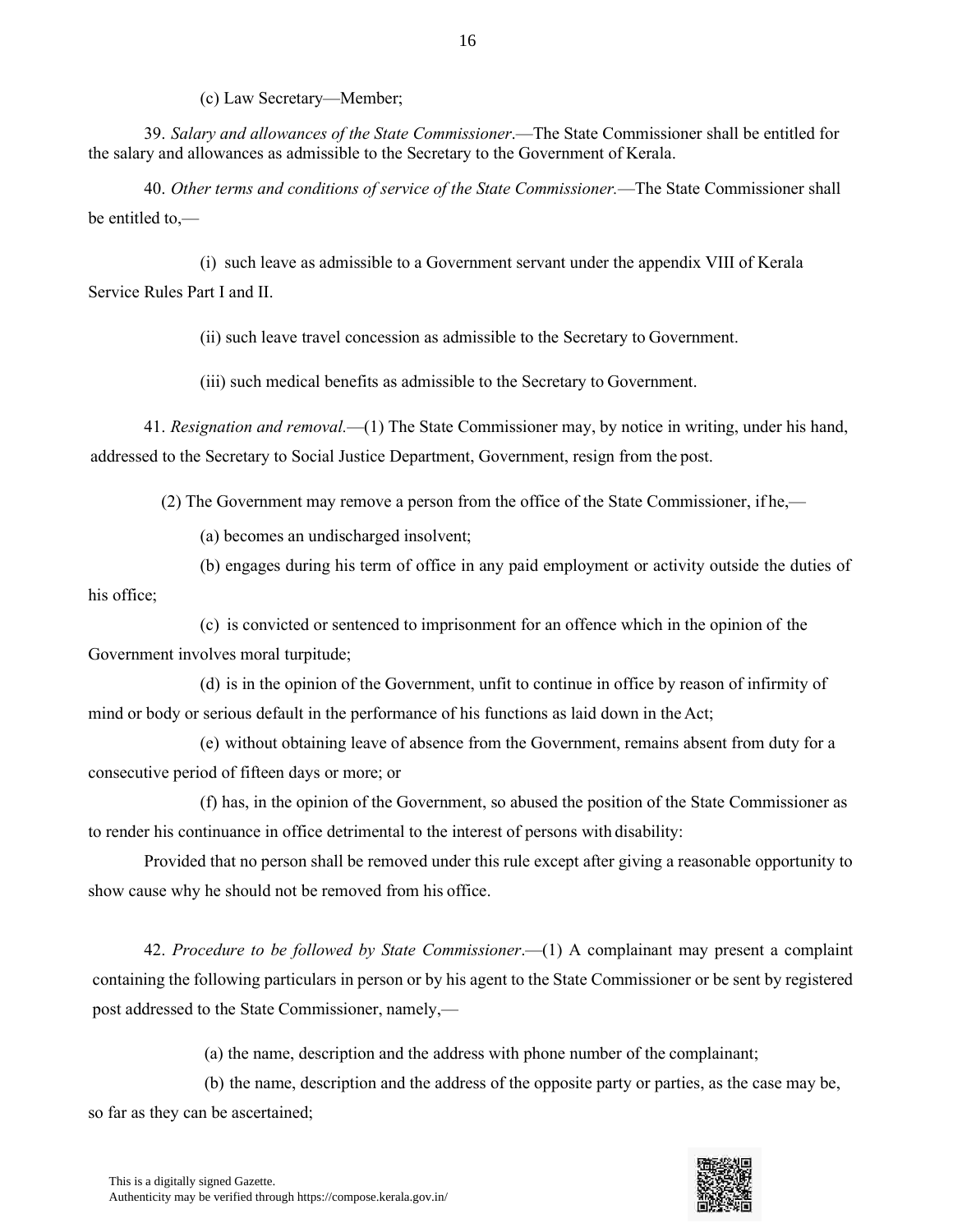(c) the facts relating to complaint;

(d) documents in support of the allegations contained in the complaint; and

(e) the relief which the complainant claims.

(2) The State Commissioner on receipt of a complaint under sub rule (1) shall refer a copy of the complaint to the opposite party or parties mentioned in the complaint directing him to give his version of the case within a period of thirty days or such extended period not exceeding fifteen days as may be granted by the State Commissioner.

(3) On the date of hearing or any other date to which hearing could be adjourned, the parties or their agents shall appear before the State Commissioner.

(4) Where the complainant or his agent fails to appear before the State Commissioner on such days, the State Commissioner may either dismiss the complaint on default or decide *ex-parte*.

(5) Where the opposite party or his agent fails to appear on the date of hearing the State Commissioner may take such necessary action under section 82 of the Act as he deems fit for summoning and enforcing the attendance of the opposite party.

(6) The State Commissioner may on such terms as he deems fit and at any stage of the proceedings, adjourn the hearing of the complaint.

(7) The State Commissioner shall decide the complaint as far as possible within a period of three months from the date of receipt of the same.

43. *Advisory Committee to assist the State Commissioner*.—(1) The Government shall constitute an Advisory Committee comprising of the following members, namely,-

(a) five experts to represent each of the five groups of specified disabilities mentioned in the Schedule to the Act out of whom two shall be women;

(b) three experts in the field of barrier- free environment

(i) one expert from physical environment;

(ii) one expert from transportation system; and

(iii) one expert from information and communication technology or other services and facilities provided to the public;

(c) one expert in the area of employment of persons with disabilities

(d) one legal expert; and

(e) one expert as recommended by the State Commissioner for Persons with Disabilities

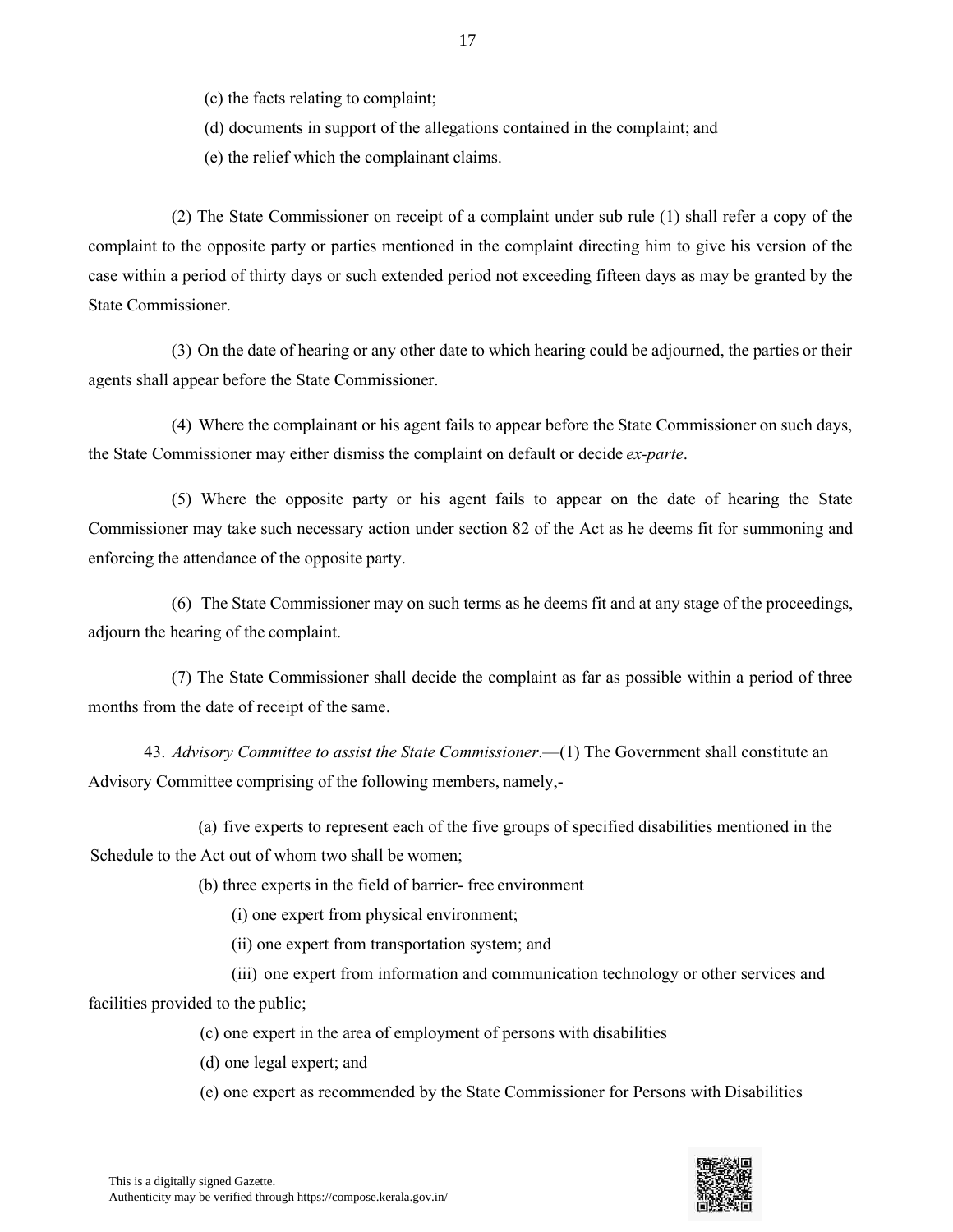(2) The State Commissioner may invite subject or domain expert as per the need, who shall assist him in meeting or hearing and in preparation of the report.

44. *Submission of annual and special report*.—(1) The State Commissioner shall as soon as possible after the end of the financial year but not later than the 30th day of September in the next financial year prepare and submit to the Government an annual report giving a complete account of activities during the said financial year.

(2) In particular, the annual report referred to in sub-rule (1) shall contain information in respect of each of the following matters, namely:—

(a) names of its officers and staff and a chart showing the organizational set up;

(b) the functions entrusted to the State Commissioner under sections 80 and 81 of the Act and the highlights of his performance in this regard;

(c) the main recommendations made by the State Commissioner;

(d) the progress made in the implementation of the Act;

(e) any other matter deemed appropriate for inclusion by the State Commissioner or specified by the State Government from time to time.

(3) The annual report and special report shall be submitted in Form III.

45. *Salaries, allowances and conditions of services of officers and staff of the State Commissioner for persons with disabilities*.—All staff and officers of the State Commissioner shall be appointed by deputation and they are eligible for such salaries and allowances as are applicable to them in their parent department.

#### CHAPTER IX

#### FEES AND REMUNERATION OF SPECIAL PUBLIC PROSECUTOR

46. *Special Public Prosecutor*.—(1) The Government shall by notification specify a Public Prosecutor or appoint an Advocate having not less than seven years of practice as Special Public Prosecutor for conducting cases before special court notified under section 84 of the Act.

(2) The fee or remuneration and conditions of service of Special Public Prosecutor shall be according to the provisions of the Kerala Government Law Officers (Appointment and Conditions of Services and Conduct of Cases) Rules, 1978.

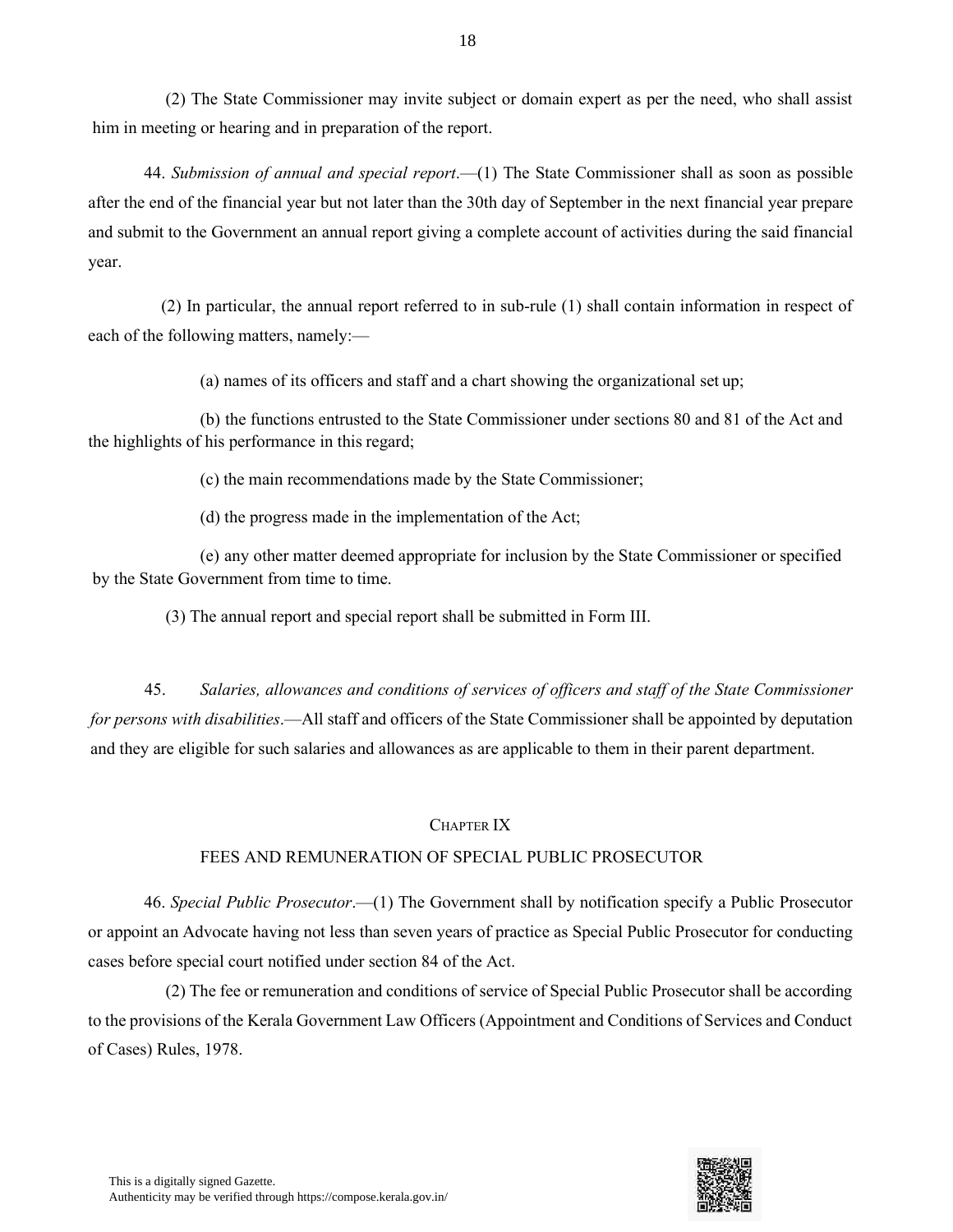#### CHAPTER X

19

#### CONSTITUTION OF STATE FUND FOR PERSONS WITH DISABILITIES AND THE PREPARATION OF ITS ACCOUNTS

47. *State Fund for Persons with Disabilities.—*(1) The Government shall constitute a fund to be called the 'State Fund for Persons with disabilities' to ensure the rights of the persons dealt with under the Act and these rules.

(2) The Fund may include donations, grants, voluntary contributions, subscriptions or funds under Corporate Social Responsibility, whether or not for any specific purpose, and shall be directly credited to the State Fund for persons with disabilities.

48. *Management of State Fund*.—(1) The State Fund shall be managed by a governing body consisting of the following members, namely:—

(a) Secretary, Social Justice Department —Chairperson;

(b) Two representatives each from Finance Department and Health and Family Welfare Department not below the rank of Deputy Secretary—Members;

(c) Director of Social Justice Department —Convenor;

(d) Two persons representing registered organisations of persons with disabilities, of which one shall be a person with disability—Members.

(2) The governing body shall meet as and when necessary, but at least once in every financial year.

(3) The nominated members shall hold office for three years.

(4) No member of the governing body shall be the beneficiary of State Fund during the period such member holds the office.

(5) The nominated non-official member shall be eligible for payment of travelling allowance and daily allowance as admissible to a Class I Officer of Government for attending the meetings of governing body.

if he,— (6) No person shall be nominated under clause (d) of sub rule (1) as a member of the governing body

(a) is, or has been, convicted of an offence, which in the opinion of the Government, involves moral turpitude, or

(b) is, or at anytime has been, adjudicated as an insolvent.

49. *Utilisation of State Fund*.—The State Fund for persons with disabilities may be utilised by the

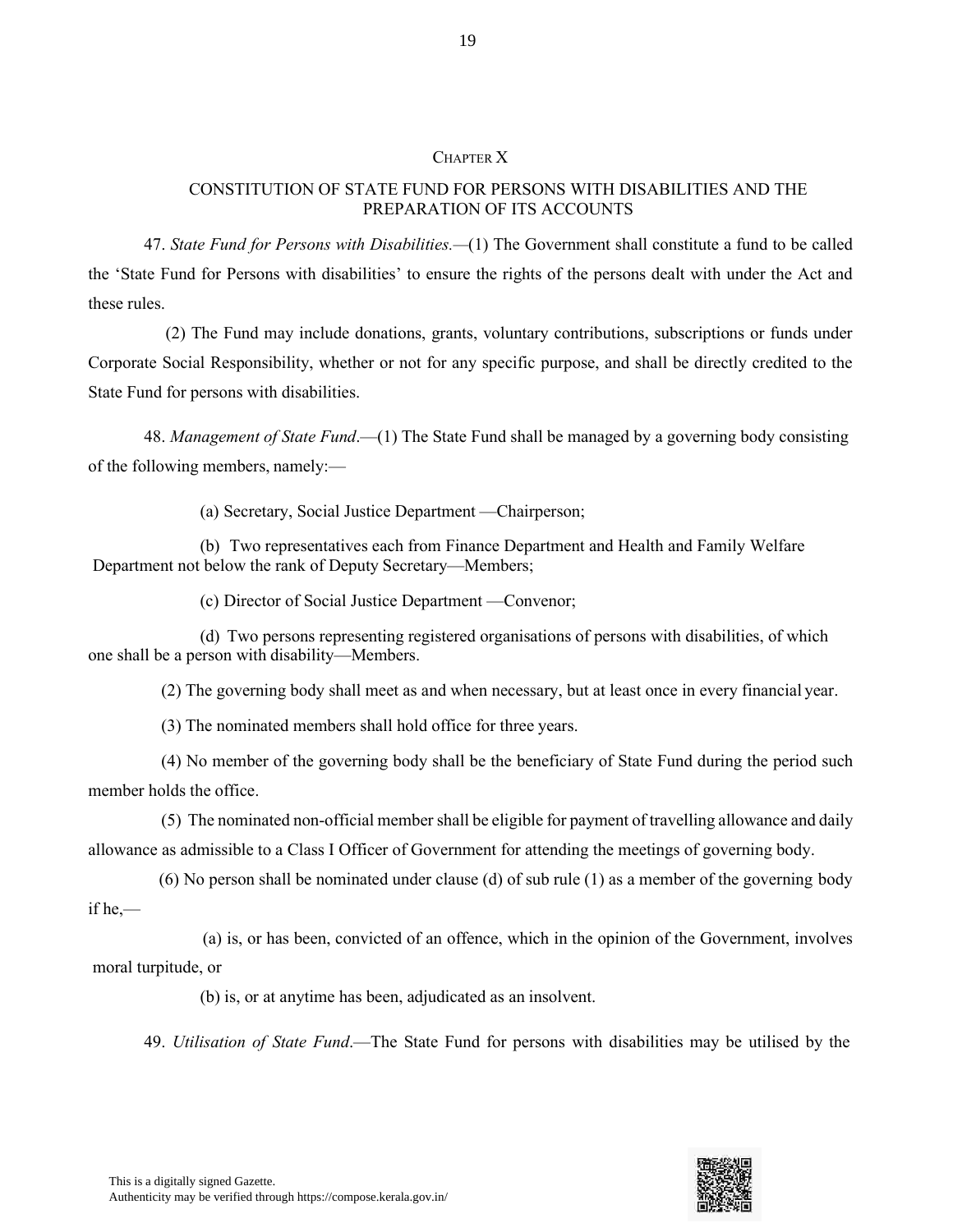Government for the following purposes, namely**:—**

(a) supporting innovative programs for the welfare of the persons with disabilities in the Institutions;

(b) strengthening of legal assistance and support;

(c) providing entrepreneurial support, skill development training or vocational training;

(d) providing after care facilities and entrepreneurship fund for providing capital and infrastructure to the persons who have, for starting up small businesses to support reintegration into mainstream life;

(e) rehabilitation of persons with disabilities in special circumstances;

(f) creating disabled friendly infrastructure;

(g) capacity building for parents, relatives and caregivers to understand the

needs of persons with disabilities;

(h) conducting awareness generation programs on rights of persons with disabilities and offences against them;

(i) creating community-based programs for persons with disabilities to identify and report offences against persons with disabilities;

(j) palliative care for persons with disabilities and stay facilities for their parents; and

(k) any other program or activity to support the holistic growth, development and well-being of a person with disabilities covered under the Act and the rules.

50. *Accounts of State Fund and its audit*.—The accounts of the State Fund including the income and expenditure shall be prepared in Form IV.

The accounts of the State Fund for Persons with Disabilities shall be liable for audit as per section 88 of the Act.

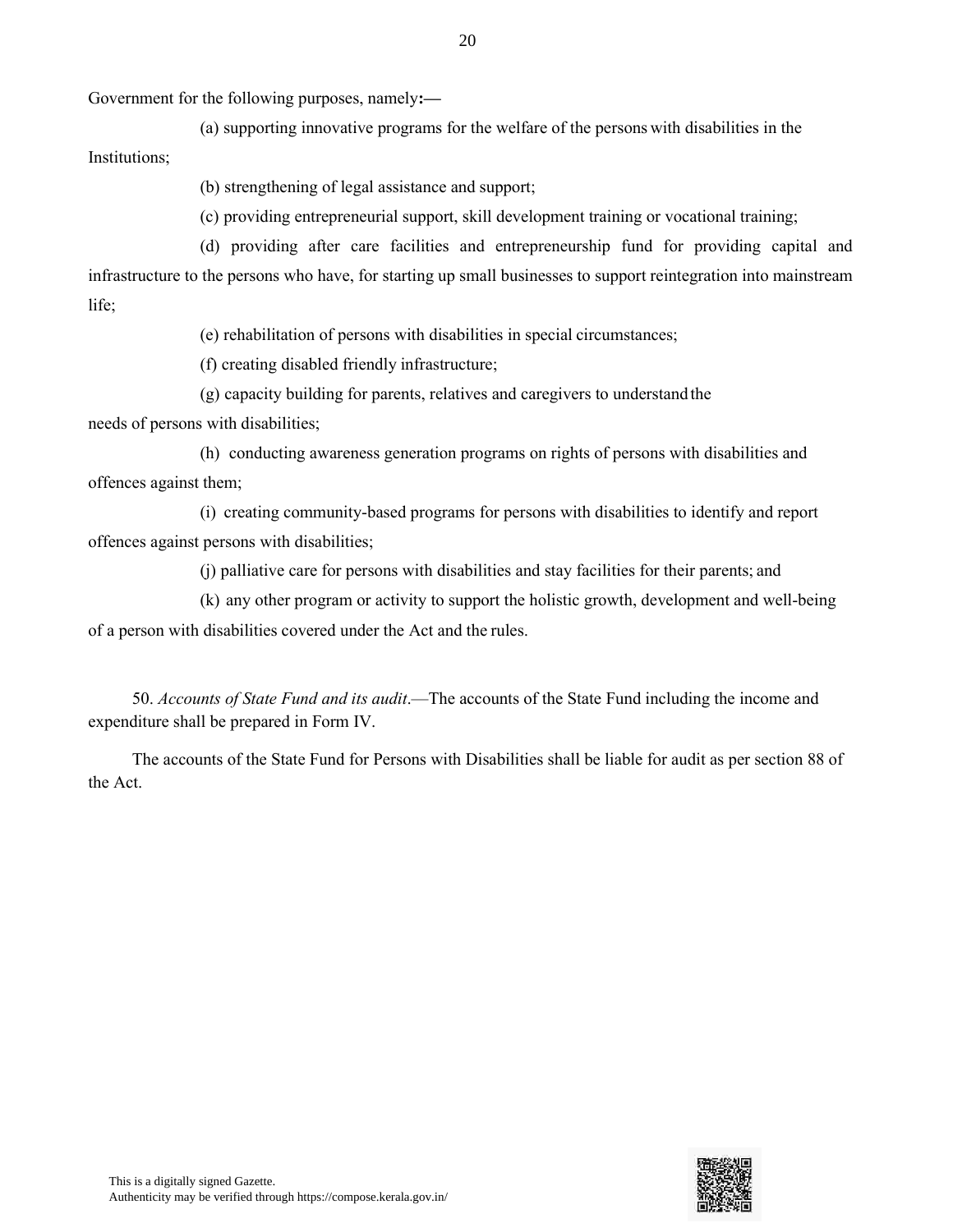#### FORM I

#### [*See* Rule 13(1) and section 51(1) of the Act]

# APPLICATION FOR REGISTRATION / RENEWAL OF REGISTRATION OF INSTITUTIONS FOR

### PERSONS WITH DISABILITIES

#### **A. ESTABLISHMENT DETAILS**

| 1. Name of the Institution/Establishment: |
|-------------------------------------------|
|                                           |
|                                           |
|                                           |
|                                           |
|                                           |
|                                           |
|                                           |
|                                           |
|                                           |

3.Name , Designation & Address of authorised person to whom communication is to be sent :

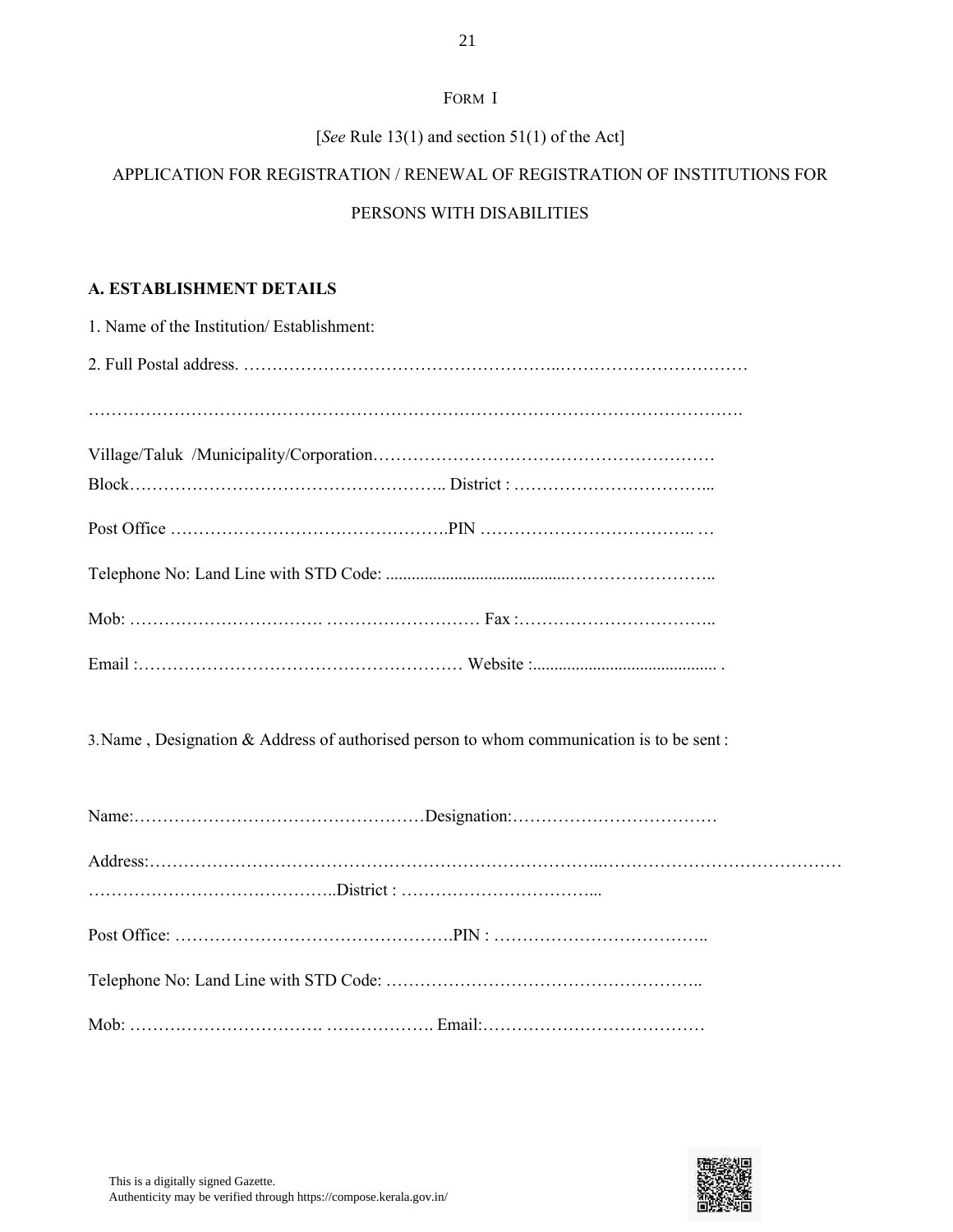4. In case of renewal application:

a. Month and year of which the institution started:

b. Old Certificate No. and last date of validity :

5. Old certificate number and last date of validity (In case of registration under any other law / rules etc ):

6. Category of the organisation: (Tick mark whichever is applicable and attach 2 copies of registration certificate/ rules / bye laws / memorandum of association etc.

Charitable Societies / Charitable Trust / Co-operative societies / Private Limited Company /

Individual proprietorship / Registered Partnership / Association

Any Others (Specify)……………………………………………………….

7. Details of license from local bodies: (Attach Copy of latest license certificate )

Name of the local body: License Number:

Date of issue: Date of Validity :

8. Type of Service: (Tick mark whichever is applicable)

Care & Protection/Education/Training/Clinical or Rehabilitation services/any other service (Specify)……………………………………………………….

#### **a. Care & Protection**

Day-care/ Hostel/ Shelter home/ any others (specify)……………

#### **b. Special Education:**

Pre- school / LP /UP/ High school/ Higher secondary school/ College /

Any others (specify)…………….

#### **c. Training:**

Professional training / Vocational rehabilitation training centre for disabilities /

any others (specify)…………….

#### **d. Clinical or rehabilitation service** (Tick mark whichever is applicable)

Clinical Psychology / Rehabilitation Psychology /Audiology / Speech –Language therapy/

Hearing Aid Centre / Ear mould lab or Hearing aid repair centre / Autism Centre / Developmental therapy centre / Orientation & Mobility centre / Prosthetic or rthotic centre / Rehabilitation Engineering /

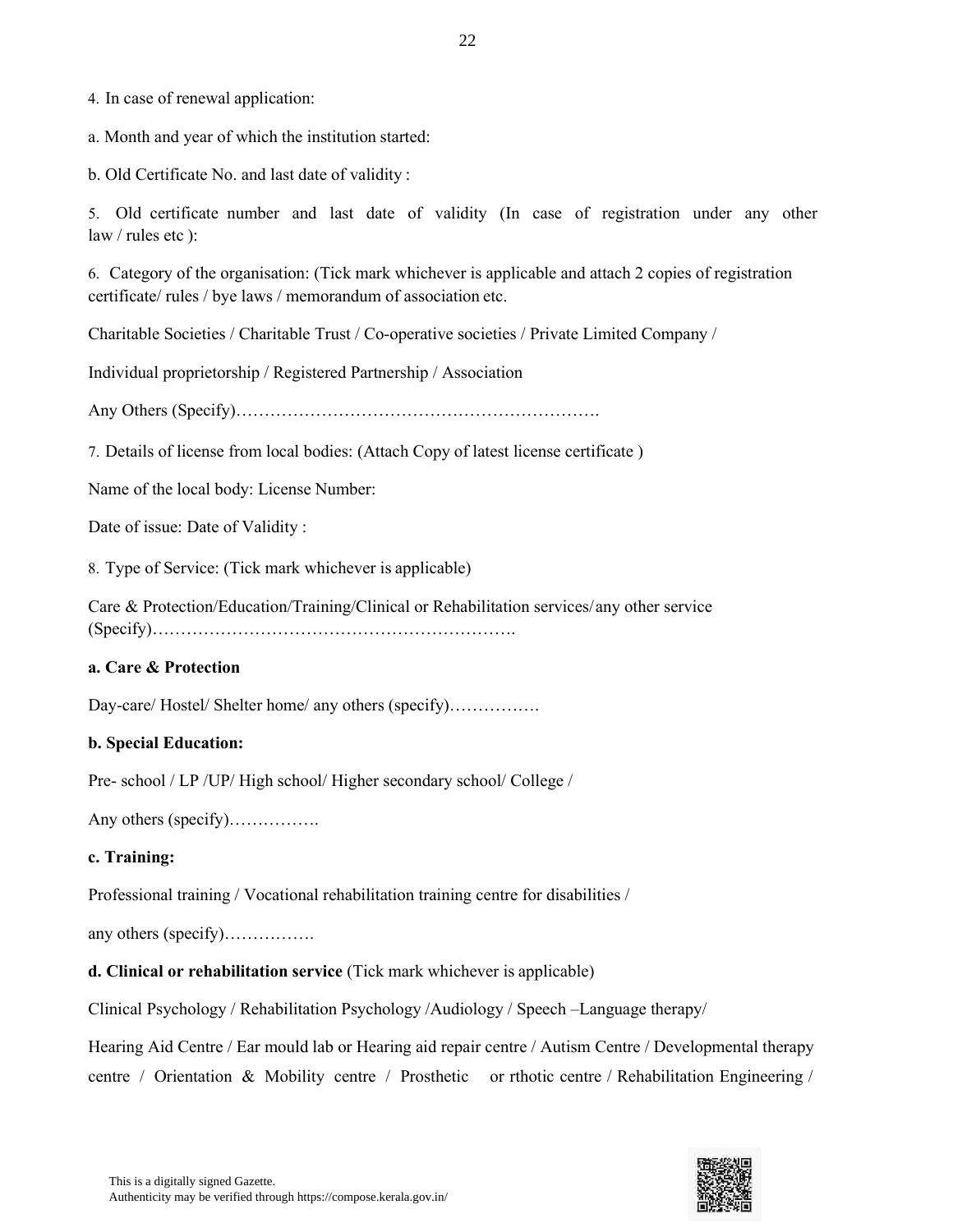Community based rehabilitation centre for disabilities / early intervention centre for disabilities/ Any Others ( specify)……………………

9. Types of the disabilities covering: (Tick mark whichever is applicable)

Locomotors/ Visual/ Hearing/ Speech & Language / Intellectual disabilities/

Mental disorders/ Neurological disorders/ Blood disorders / multipledisabilities/

Any Others ( specify)……………………

#### **B. INFRASTUCTURE DETAILS**

10.Whether the building is - Own/ Rented

#### **If it is own building, please furnish the following details :**

11.Whether building is already constructed :

If yes, state the purpose of construction :

- 12. Year of completion of construction :
- 13. Total area of the building :
- (Attach copy of latest ownership certificate of the building)
- Plinth area (in square feet)....................................Living area (in square feet).....................
- 14. Name of the owner of the land:
- 15. Survey No with sub division:
- 16.Village :.................................. Taluk...........................................District................................
- (Attach a copy of latest possession certificate)
- 17. Total area of land (in Ha): Total area of land meant for the disabilities (In Ha):
- 18. Total area of building meant for the particular disability:
- 19. Whether building is constructed as per the stipulation of the rights of person with disabilities Act 2016: Yes/No.
	- If No, state the reason and mention the duration required for structural modification:
- 20. Details of facilities for waste disposal, pest control and other arrangements:
- 21. Capacity of institution with other facilities :

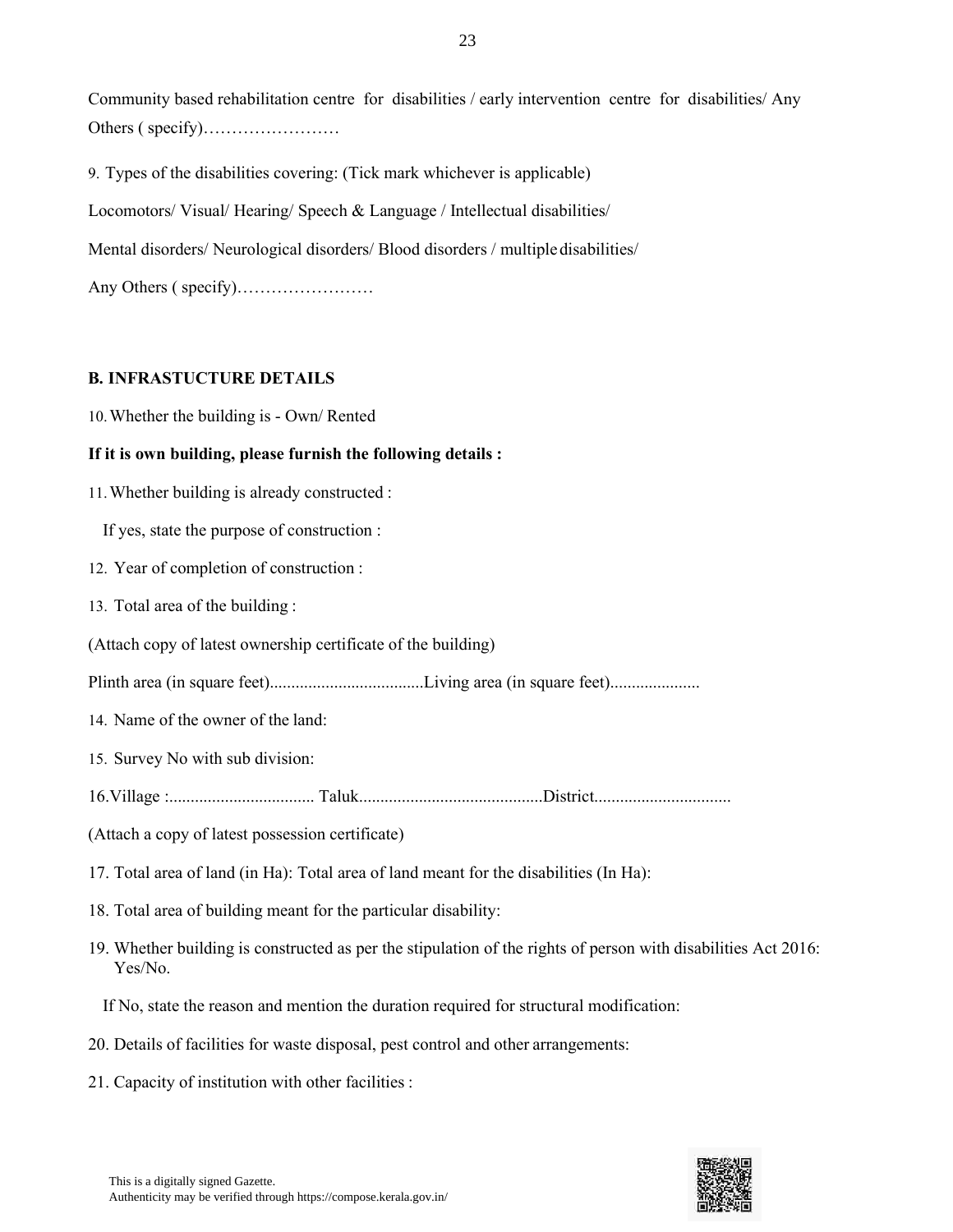- 22. Total area of the building meant for your establishment (in square feet):
- 23. Total area of building meant for the particular disability (in squarefeet):
- 24. Name of the owner of the building (Attach a copy of latest ownership certificate):
- 25. Duration of the rent / lease agreement & Last date of validity (Attach a copy of latest rent /lease agreement):

26. Building / Room No.:

### **C. HUMAN RESOURCES DETAILS**

- 27. Total number of staff (As on date of application):
- 28. Number of Permanent staff : Number of temporary staff:

### 29. Staff details of rehabilitation professionals/ personals: (Use extra sheet if needed)

| Sl.<br>No. | Name | Qualification | Designation | <b>RCI</b> Registration<br>No. | Date of Validation |
|------------|------|---------------|-------------|--------------------------------|--------------------|
|            |      |               |             |                                |                    |
|            |      |               |             |                                |                    |

#### 30. Other staff

| Name | Qualification | Designation |
|------|---------------|-------------|
|      |               |             |
|      |               |             |
|      |               |             |
|      |               |             |
|      |               |             |

## **D**. **CREDENTIALS OF THE APPLICANT**

- 31. Major activities of the institution in last two years (Annex copy of annual report)
- 32. Updated list of members of management committee/governing body (in applicable cases).
- 33. List of assets of the institution.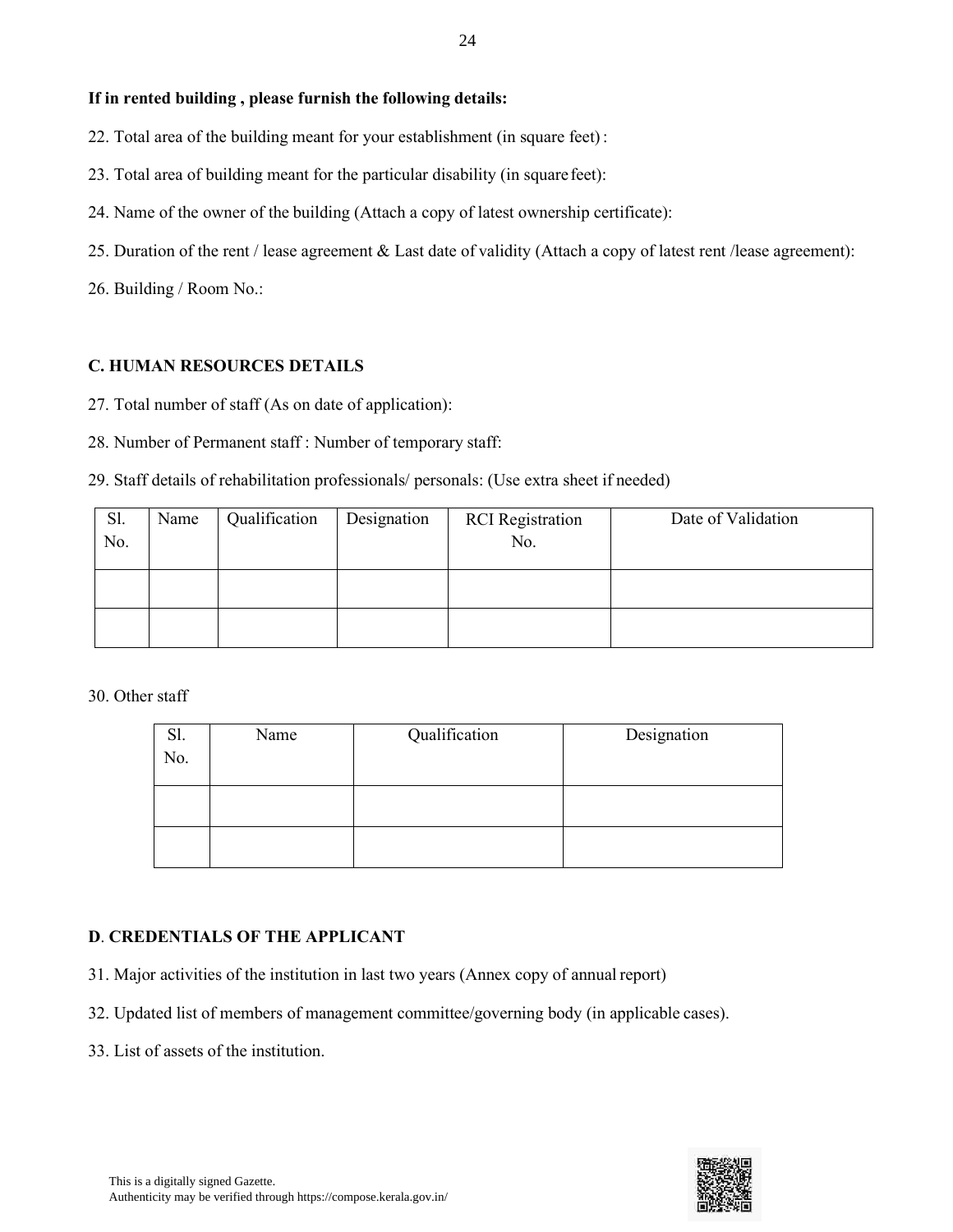34. Details of Foreign contribution received if any during the last two years (Annex certificate of registration and connected documents ( if applicable) :

25

35. Details of the sources :

Accounts of last three years.

I hereby declare that the statements made above are correct and true to the best of my knowledge. I shall abide by all provision of the Rights of Persons with Disabilities Act, 2016 (Central Act 49 of 2016) and the Rights of Persons with Disabilities (Kerala) Rules, 2020. I shall intimate to the authority concerned, in the event of any change in the particulars above. I shall comply with the standards prescribed under the Rights of Persons with Disabilities Act, 2016 and the Rights of Persons with Disabilities (Kerala) Rules, 2020 for services provided by us and also other conditions of registration as stipulated under the aforesaid Act and rules made thereunder. I declare that no person associated with the institution has been previously convicted or has been involved in any immoral act and that the organisation has not been blacklisted by the Central or State Government at any point of time.

Date: Signature of the Applicant:

Place: Name & Designation:

(Office Seal)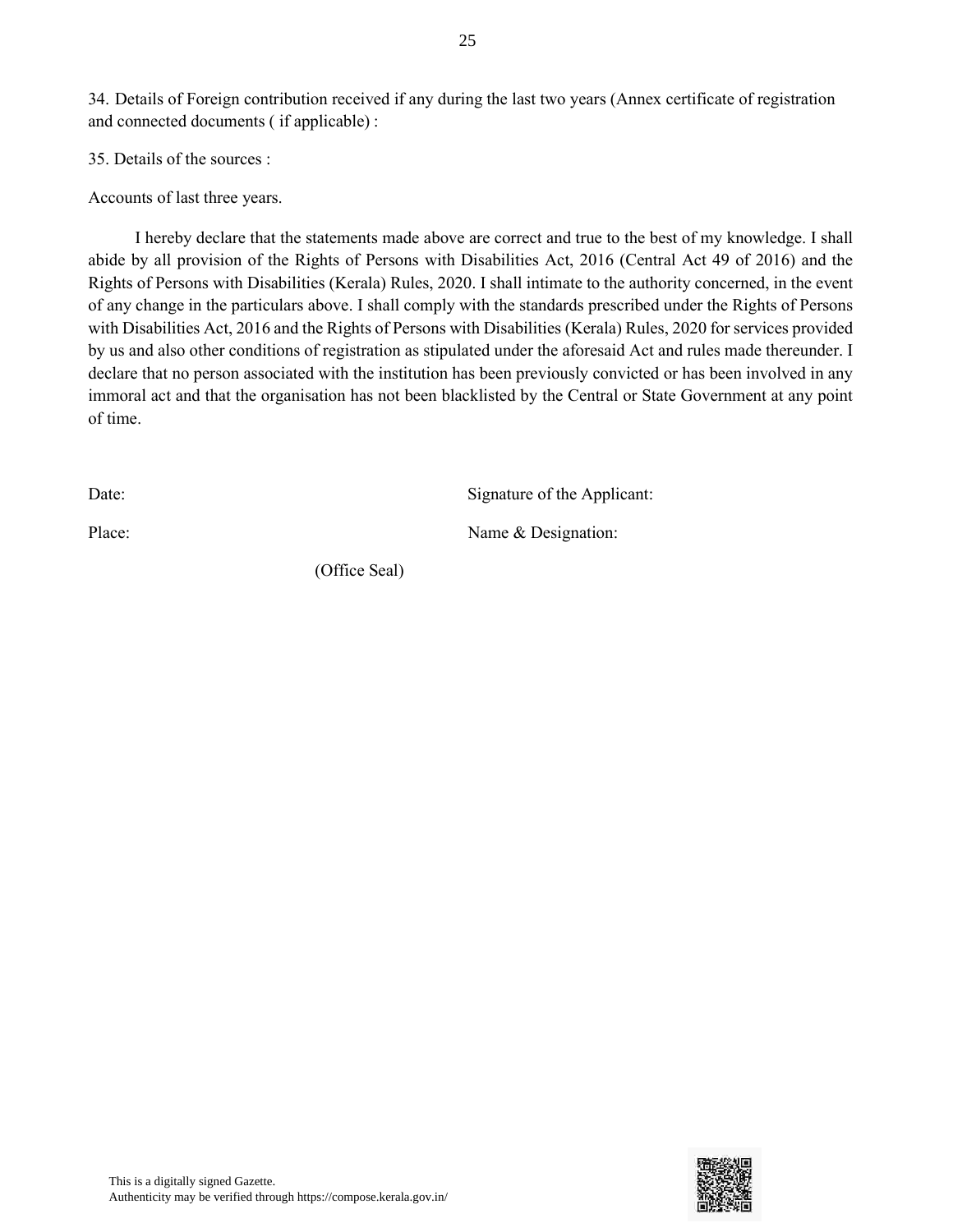#### FORM II

# [*See* Rule 13 (3) and section 51 (2)of the Act ]

# CERTIFICATE OF REGISTRATION FOR INSTITUTION FOR PERSON WITH DISABILITIES

#### CERTIFICATE No.

| Registration No./Renewal Registration No. [Strike out which is not applicable] |  |  |  |  |  |  |  |
|--------------------------------------------------------------------------------|--|--|--|--|--|--|--|
| Old Registration No.                                                           |  |  |  |  |  |  |  |
| (If applicable)                                                                |  |  |  |  |  |  |  |
| Name of the Institution                                                        |  |  |  |  |  |  |  |
| Address                                                                        |  |  |  |  |  |  |  |
| Capacity of Institution                                                        |  |  |  |  |  |  |  |
| Name of the authorised person                                                  |  |  |  |  |  |  |  |
| Date of registration                                                           |  |  |  |  |  |  |  |
| Date of Expiry                                                                 |  |  |  |  |  |  |  |
| Type of service (Specify)                                                      |  |  |  |  |  |  |  |
| Nature of service registered                                                   |  |  |  |  |  |  |  |
| Type of disabilities covered                                                   |  |  |  |  |  |  |  |

Date: **Date:** *Signature & Seal of Competent Authority.* 

(Office Seal)

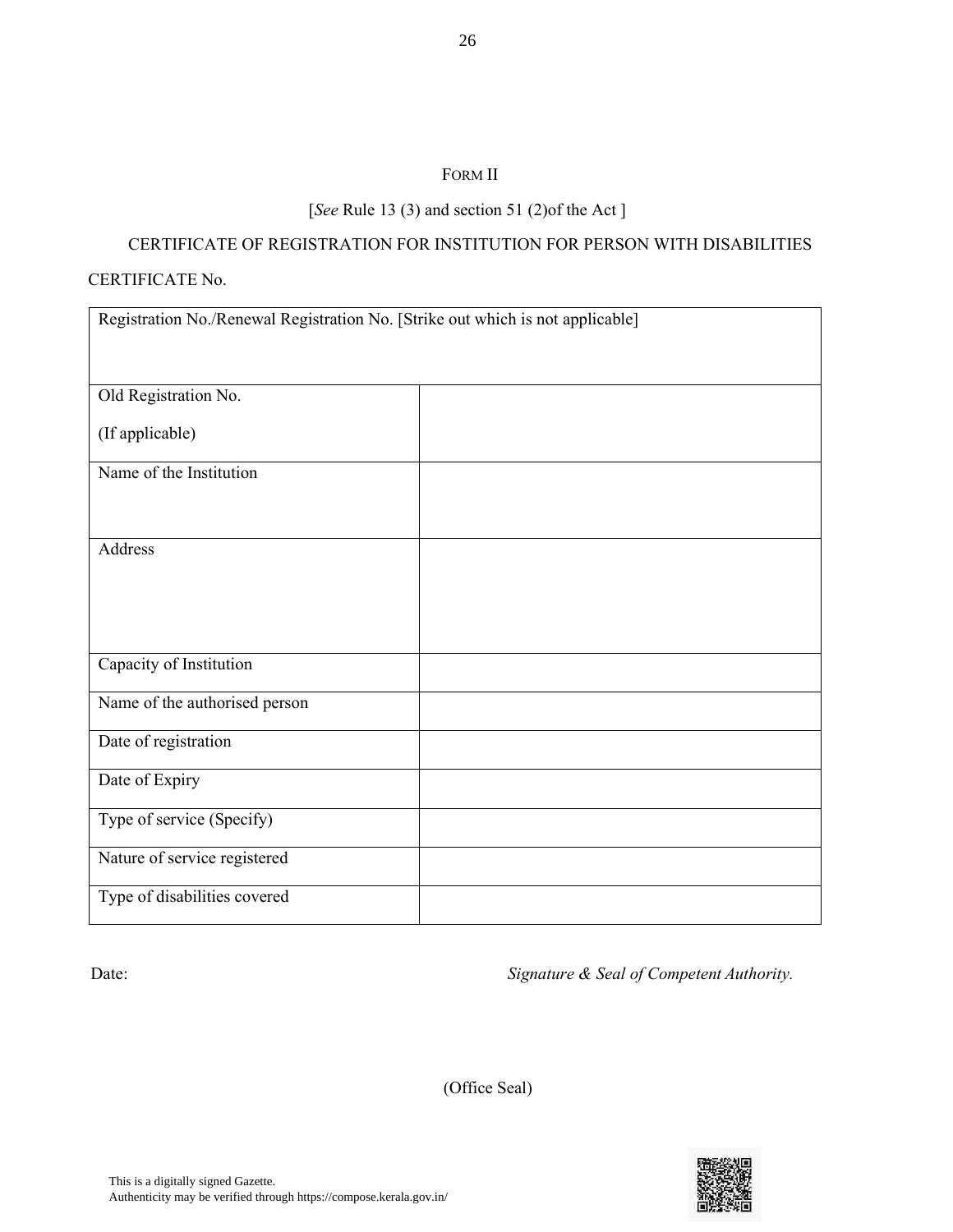#### CONDITIONS

- 1. The certificate is not transferable.
- 2. Registration certificate shall be prominently displayed in the place of work open to public.
- 3. Registration should be renewed after every 3 years.
- 4. The authorised person shall report to competent authority in writing in any change in the qualified professional /personal within one month of such change.
- 5. The authorised person shall inform the competent authority in writing In the event of any change in the place of the organisation operating under the registration. Current registration shall be deemed to be valid for a maximum period of three months from the date on which change take place, within which a fresh registration of the changed constitution shall be obtained from competent authority.
- 6. This certificate shall be subject to the conditions laid down in the Rights of Persons with Disabilities Act, 2016, the Rights of Persons with Disabilities (Kerala) Rules, 2020 and the order of Central and State Government issued from time to time.

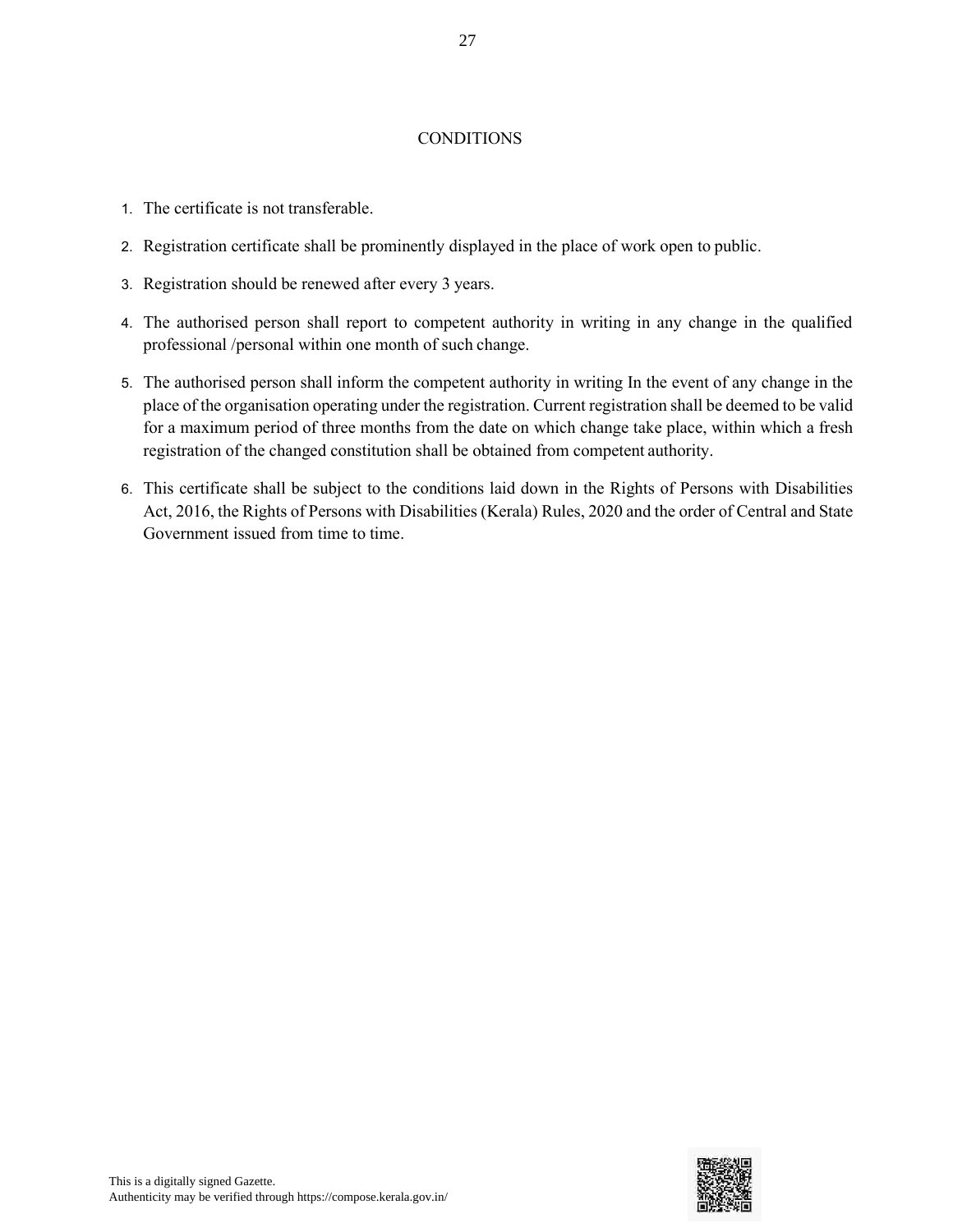# FORM III

# [*See* Rule 44(3)]

# REPORT ON IMPLEMENTATION OF RIGHTS OF PERSONS WITH DISABILITIES ACT – 2016 FOR THE YEAR

................................

1. Organisational setup

2. Policy, Programmes, Procedures and corrective steps under following heading:

i. Education

ii. Skill Development & Employment

iii. Accessibility & Transportation

iv. Health care & Rehabilitation

v. Social security

vi. Research and Development

vii. Rights & Entitlements

viii. Recreation

ix. Awareness Campaign

x. Human Resource development

xi. Registration of Institutions

xii. Disability Certification

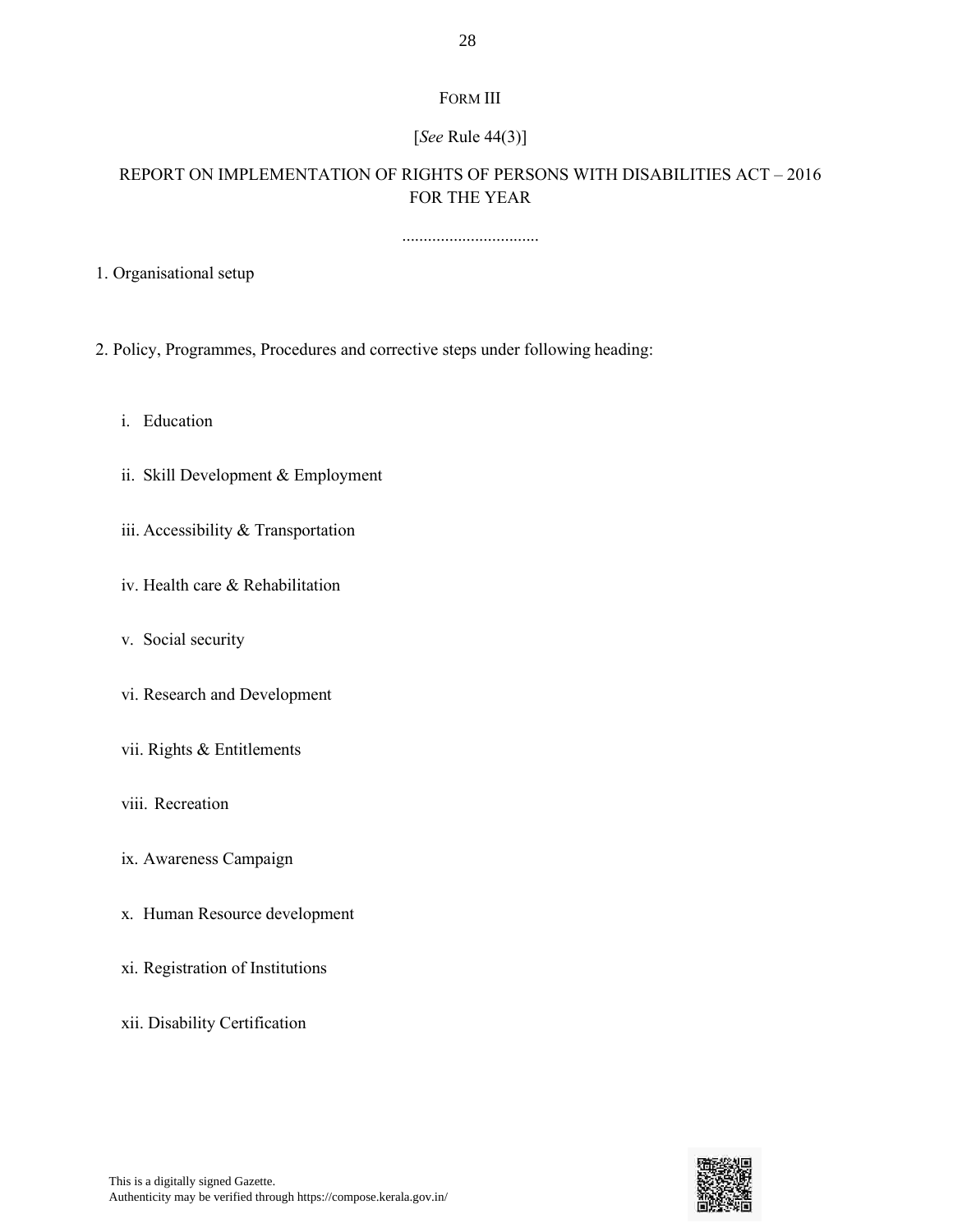xiii. District based activities report of District advisory committee

- xiv. Legal capacity & Special Court
- xv. State fund and other fund utilization
- xvi. Women & Child with disabilities

xvii.Miscellaneous

3. Recommendations and Remedial measures

*State Commissioner for Persons with Disabilities.*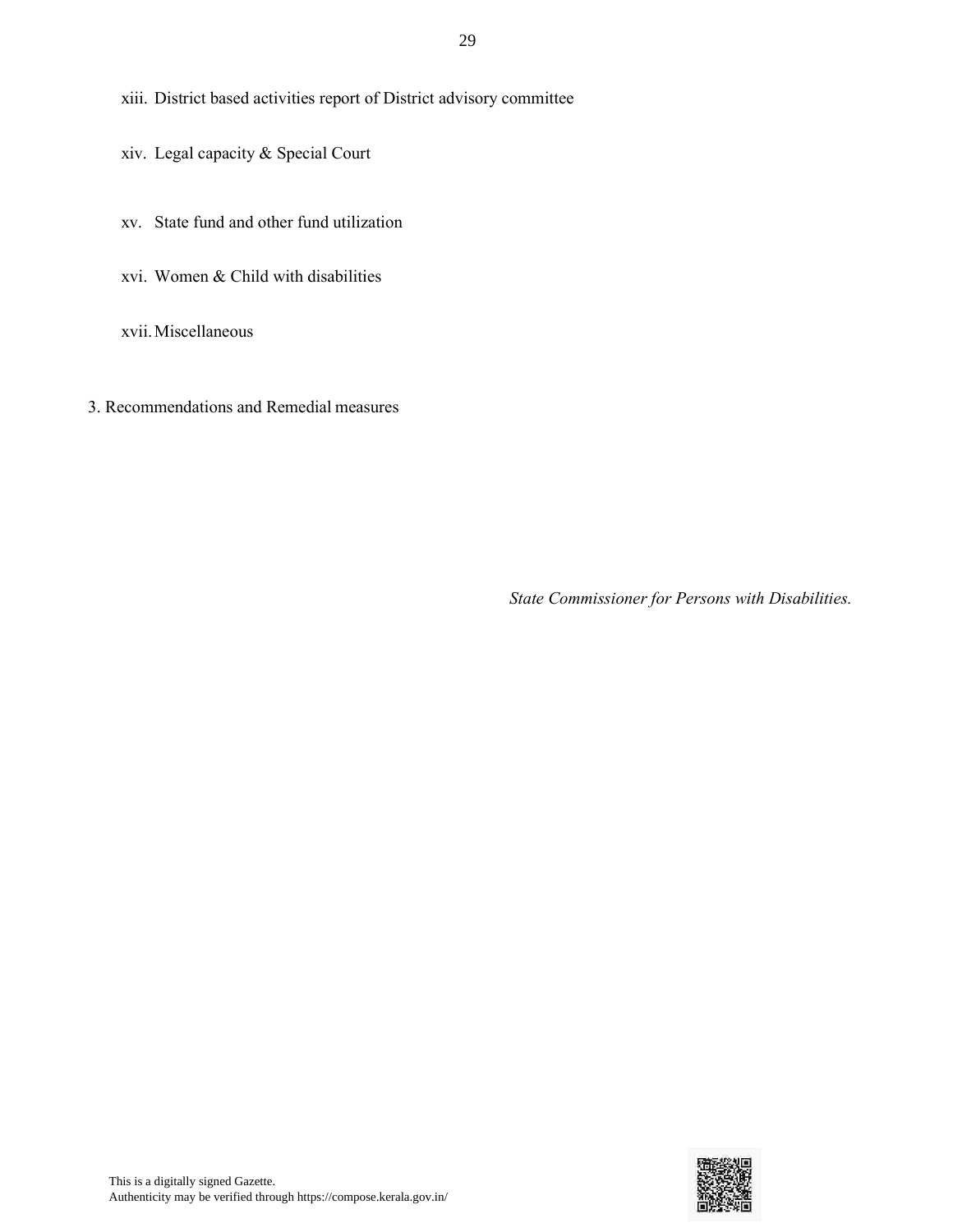#### FORM IV [*See* Rule 50]

Office of.................................................................................................Month of.........................................

# RECEIPTS PAYMENTS

| Particulars |                                         |                    |                                                               | Contingencies                                   |                 |               |             | Contingencies  |      |                                              |                                      |                                                 |                                                   |               |               |                |
|-------------|-----------------------------------------|--------------------|---------------------------------------------------------------|-------------------------------------------------|-----------------|---------------|-------------|----------------|------|----------------------------------------------|--------------------------------------|-------------------------------------------------|---------------------------------------------------|---------------|---------------|----------------|
| Date        | No. of the receipt issued or bill drawn | From whom received | Cheque/D.D.<br>No. of Serial Nos.in the register of valuables | Receipt to be credited to Government<br>Account | Advance payment | Miscellaneous | $\rm Total$ | Classification | Date | Sub Voucher nos./Sr. Nos. in the register of | To whom paid of Send to PAO/Bank for | Receipt to be credited to Government<br>Account | Out of Money Drawn in anticipation of<br>Payments | Miscellaneous | Total         | Classification |
|             |                                         |                    |                                                               | Rs. P.                                          | <b>Rs. P.</b>   | Rs. P.        | Rs. P.      |                |      |                                              |                                      | Rs. P.                                          | Rs. P.                                            | <b>Rs. P.</b> | <b>Rs. P.</b> |                |
|             |                                         |                    |                                                               |                                                 |                 |               |             |                |      |                                              |                                      |                                                 |                                                   |               |               |                |
|             |                                         |                    |                                                               |                                                 |                 |               |             |                |      |                                              |                                      |                                                 |                                                   |               |               |                |

#### *Foot Note:*

1. Closing balance should be analysed in the following manner :

- i. Cash
- ii. Self cheques (Not transferable category cheques and Bank Drafts)